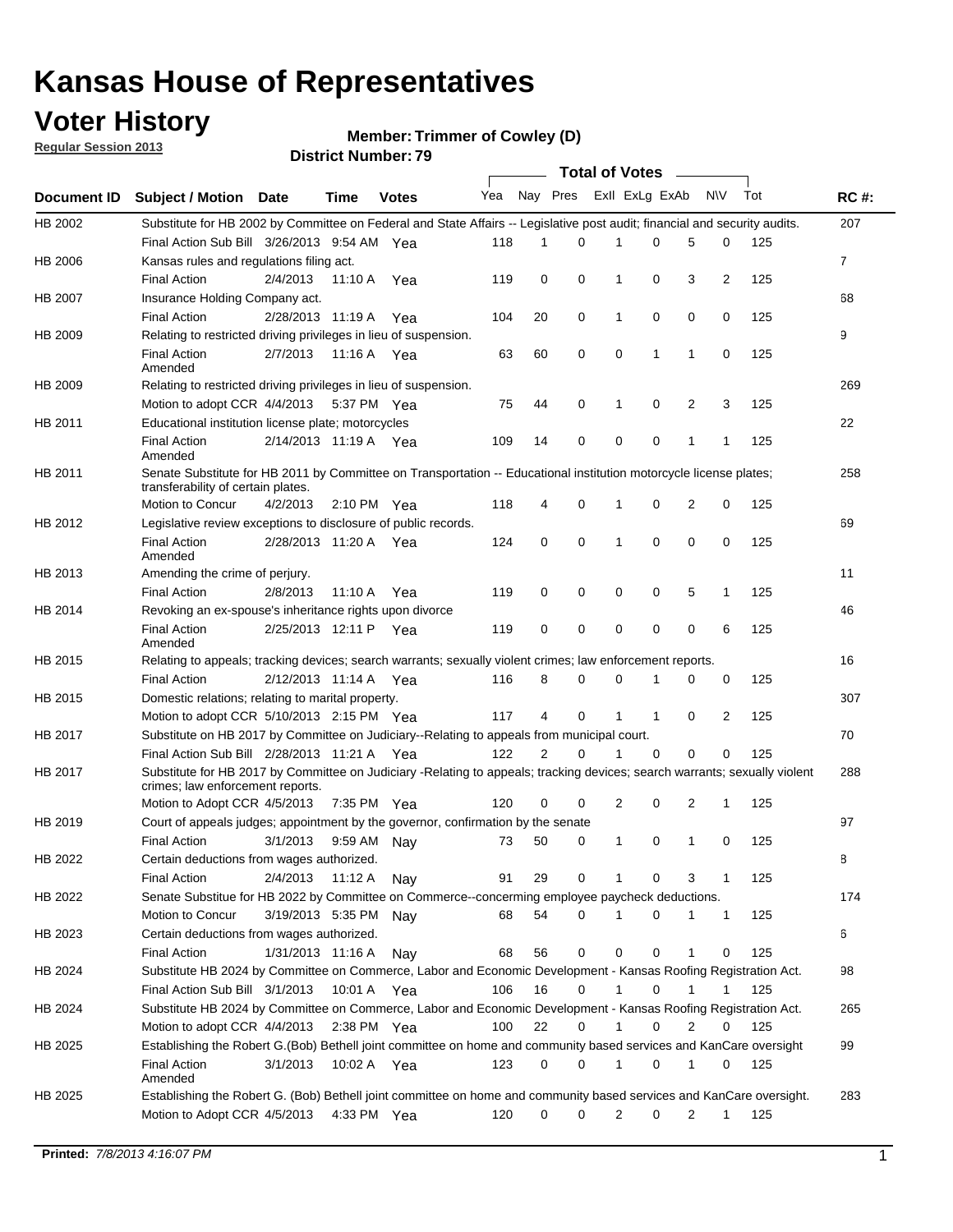## **Voter History**

**Member: Trimmer of Cowley (D)** 

**Regular Session 2013**

|                    |                                                                                                                                                                                                                                                       |                       |         |              |     |                         | <b>Total of Votes</b> |                |   |                |           |     |             |
|--------------------|-------------------------------------------------------------------------------------------------------------------------------------------------------------------------------------------------------------------------------------------------------|-----------------------|---------|--------------|-----|-------------------------|-----------------------|----------------|---|----------------|-----------|-----|-------------|
| <b>Document ID</b> | <b>Subject / Motion Date</b>                                                                                                                                                                                                                          |                       | Time    | <b>Votes</b> | Yea | Nay Pres Exll ExLg ExAb |                       |                |   |                | <b>NV</b> | Tot | <b>RC#:</b> |
| HB 2028            | Providing for venue in Shawnee County District Court in certain forfeiture proceedings                                                                                                                                                                |                       |         |              |     |                         |                       |                |   |                |           |     | 12          |
|                    | <b>Final Action</b><br>Amended                                                                                                                                                                                                                        | 2/8/2013              | 11:12 A | Yea          | 119 | 1                       | 0                     | 0              | 0 | 5              | 0         | 125 |             |
| HB 2028            | Providing for venue in Shawnee County District Court in certain forfeiture proceedings                                                                                                                                                                |                       |         |              |     |                         |                       |                |   |                |           |     | 199         |
|                    | Motion to Concur                                                                                                                                                                                                                                      | 3/25/2013 9:36 AM Yea |         |              | 120 | 0                       | 0                     | 2              | 0 | 2              | 1         | 125 |             |
| HB 2030            | Creating wounded warrior deer hunting permits for injured combat veterans.                                                                                                                                                                            |                       |         |              |     |                         |                       |                |   |                |           |     | 25          |
|                    | <b>Final Action</b><br>Amended                                                                                                                                                                                                                        | 2/15/2013 11:16 A Yea |         |              | 115 | 0                       | 0                     | 2              | 2 | 3              | 3         | 125 |             |
| HB 2033            | Concerning the regulation of knives                                                                                                                                                                                                                   |                       |         |              |     |                         |                       |                |   |                |           |     | 143         |
|                    | <b>Final Action</b>                                                                                                                                                                                                                                   | 3/7/2013              | 12:12 P | Yea          | 93  | 28                      | 0                     | 1              | 0 | 3              | 0         | 125 |             |
| HB 2033            | Concerning the regulation of knives.                                                                                                                                                                                                                  |                       |         |              |     |                         |                       |                |   |                |           |     | 270         |
|                    | Motion to adopt CCR 4/4/2013                                                                                                                                                                                                                          |                       |         | 5:43 PM Yea  | 95  | 26                      | 0                     |                | 0 | 3              | 0         | 125 |             |
| HB 2034            | Human trafficking; crimes of commercial sexual exploitation of a child, selling sexual relations, promoting the sale of sexual<br>relations and buying sexual relations; children in need of care; staff secure faciliies.                            |                       |         |              |     |                         |                       |                |   |                |           |     | 17          |
|                    | <b>Final Action</b><br>Amended                                                                                                                                                                                                                        | 2/12/2013 11:16 A Yea |         |              | 124 | 0                       | 0                     | 0              | 1 | 0              | 0         | 125 |             |
| HB 2034            | S Sub for HB 2034 by Committee on Judiciary - Human trafficking; crimes of commercial sexual exploitation of a child, selling<br>sexual relations, promoting the sale of sexual relations and buying sexual relations; children in need of care;staff |                       |         |              |     |                         |                       |                |   |                |           |     | 282         |
|                    | Motion to Adopt CCR 4/5/2013 4:18 PM Yea                                                                                                                                                                                                              |                       |         |              | 120 | 0                       | 0                     | $\overline{2}$ | 0 | $\overline{2}$ | 1         | 125 |             |
| HB 2035            | Cities; experience requirements for plumbers, electricians and certain mechanical contractors.                                                                                                                                                        |                       |         |              |     |                         |                       |                |   |                |           |     | 29          |
|                    | <b>Final Action</b>                                                                                                                                                                                                                                   | 2/18/2013 11:16 A     |         | Yea          | 117 | 2                       | 0                     | 2              | 0 | 4              | 0         | 125 |             |
| HB 2037            | Public property; religious displays; other displays.                                                                                                                                                                                                  |                       |         |              |     |                         |                       |                |   |                |           |     | 176         |
|                    | <b>Final Action</b>                                                                                                                                                                                                                                   | 3/20/2013 10:27 A     |         | Yea          | 120 | 3                       | 0                     |                | 0 | 1              | 0         | 125 |             |
| HB 2041            | Criminal history record information; definition; municipal court reporting; district court reporting.                                                                                                                                                 |                       |         |              |     |                         |                       |                |   |                |           |     | 19          |
|                    | <b>Final Action</b>                                                                                                                                                                                                                                   | 2/13/2013 11:23 A     |         | Yea          | 119 | 3                       | 0                     | 0              | 0 | 3              | 0         | 125 |             |
| HB 2042            | Appraisal of property for taxation purposes; appeals; changes.                                                                                                                                                                                        |                       |         |              |     |                         |                       |                |   |                |           |     | 158         |
|                    | <b>Final Action</b><br>Amended                                                                                                                                                                                                                        | 3/18/2013 11:19 A Yea |         |              | 109 | 12                      | 0                     | 2              | 0 | 2              | 0         | 125 |             |
| HB 2043            | Aggravated battery; driving under the influence.                                                                                                                                                                                                      |                       |         |              |     |                         |                       |                |   |                |           |     | 100         |
|                    | <b>Final Action</b><br>Amended                                                                                                                                                                                                                        | 3/1/2013              |         | 10:03 A Yea  | 123 | 0                       | 0                     | 1              | 0 | 1              | 0         | 125 |             |
| HB 2043            | Senate Substitute for HB 2043 by Committee on Judiciary - Attorney general; duties and responsibilities; notice of intent to<br>seek the death penalty.                                                                                               |                       |         |              |     |                         |                       |                |   |                |           |     | 271         |
|                    | Motion to adopt CCR 4/4/2013                                                                                                                                                                                                                          |                       |         | 5:48 PM Yea  | 121 | 0                       | 0                     | 1              | 0 | 3              | 0         | 125 |             |
| HB 2044            | Increasing the penalty for a person who distributes a controlled substance that causes great bodily harm or death.                                                                                                                                    |                       |         |              |     |                         |                       |                |   |                |           |     | 101         |
|                    | <b>Final Action</b><br>Amended                                                                                                                                                                                                                        | 3/1/2013              | 10:05 A | Yea          | 112 | 11                      | 0                     | 1              | 0 | 1              | 0         | 125 |             |
| HB 2047            | Requiring certain municipalities to vote to increase property tax revenues over previous year when such increase exceeds<br>inflation; publication.                                                                                                   |                       |         |              |     |                         |                       |                |   |                |           |     | 186         |
|                    | <b>Final Action</b><br>Amended                                                                                                                                                                                                                        | 3/21/2013 11:29 A     |         | Nav          | 68  | 53                      | 0                     | 1              | 0 | 3              | 0         | 125 |             |
| HB 2049            | Kansas department of agriculture; increasing certain fees and eliminating sunsets on various program fees.                                                                                                                                            |                       |         |              |     |                         |                       |                |   |                |           |     | 59          |
|                    | <b>Final Action</b><br>Amended                                                                                                                                                                                                                        | 2/27/2013 12:23 P     |         | Yea          | 77  | 46                      | 0                     | 1              | 0 |                | 0         | 125 |             |
| HB 2049            | Kansas department of agriculture; increasing certain fees; concerning sunsets on various program fees.                                                                                                                                                |                       |         |              |     |                         |                       |                |   |                |           |     | 324         |
|                    | Motion to adopt CCR 6/2/2013                                                                                                                                                                                                                          |                       | 12:28 A | Nav          | 45  | 64                      | 0                     | 1              | 0 | 6              | 9         | 125 |             |
| HB 2050            | Agriculture; agricultural chemical registration; pesticide business liablity insurance; repeal of the Kansas agricultural liming<br>materials act.                                                                                                    |                       |         |              |     |                         |                       |                |   |                |           |     | 60          |
|                    | <b>Final Action</b><br>Amended                                                                                                                                                                                                                        | 2/27/2013 12:25 P     |         | Yea          | 103 | 20                      | 0                     |                | 0 | 1              | 0         | 125 |             |
| HB 2051            | Substitute for HB 2051 by Committee on Agriculture and Natural Resources--Amending provisions relating to dams,<br>obstructions, sstreams and water flex accounts and transfer permits.                                                               |                       |         |              |     |                         |                       |                |   |                |           |     | 50          |
|                    | Final Action Sub Bill 2/26/2013 2:12 PM Yea                                                                                                                                                                                                           |                       |         |              | 117 | $\overline{c}$          | 0                     | 0              | 0 | 0              | 6         | 125 |             |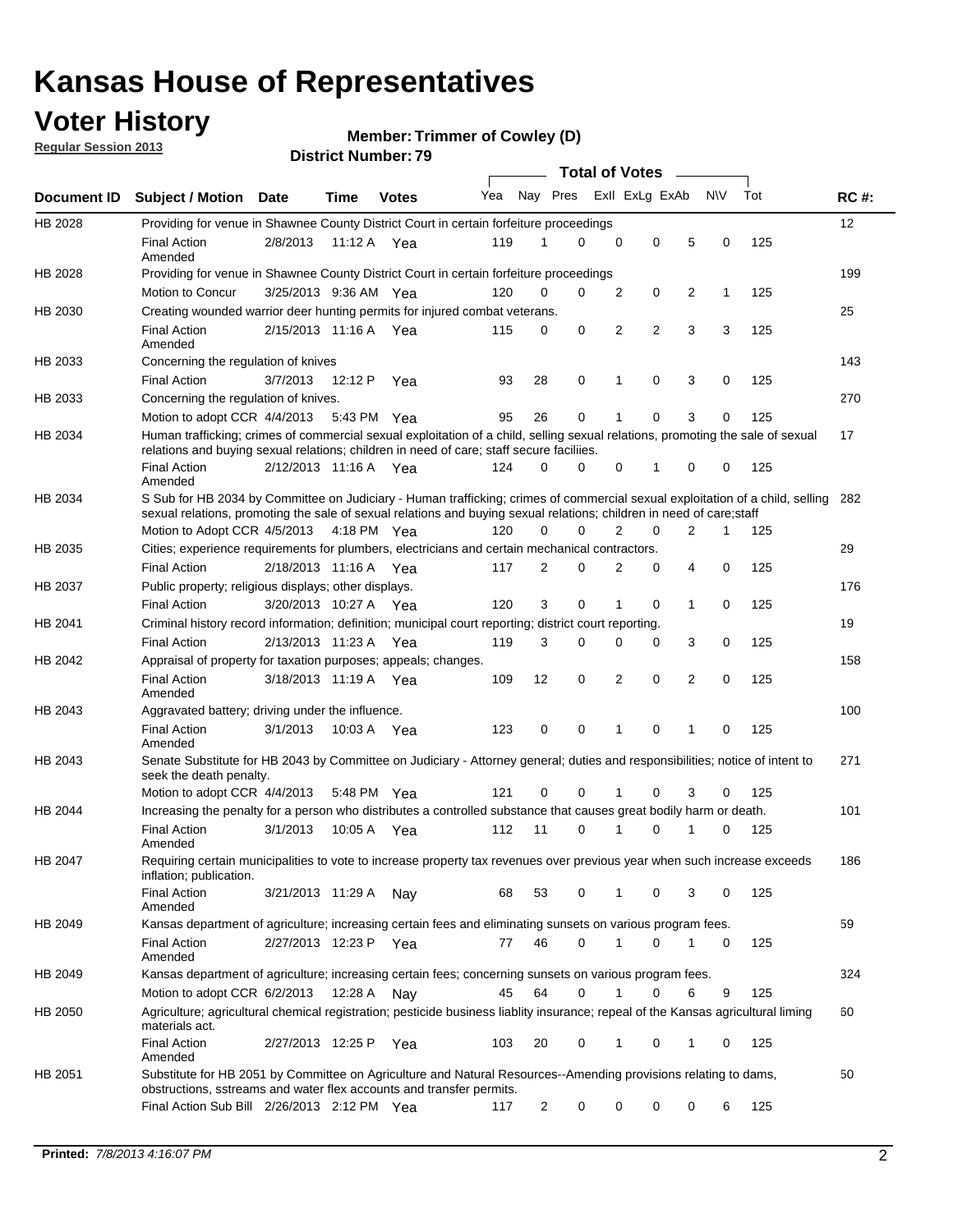## **Voter History**

**Member: Trimmer of Cowley (D)** 

**Regular Session 2013**

|             |                                                                                                                                                                                                                                          |                       |             | ט ו ויטעווואר ויטווע |     |                |          | <b>Total of Votes</b> |                | $\sim$         |                |                |     |             |
|-------------|------------------------------------------------------------------------------------------------------------------------------------------------------------------------------------------------------------------------------------------|-----------------------|-------------|----------------------|-----|----------------|----------|-----------------------|----------------|----------------|----------------|----------------|-----|-------------|
| Document ID | <b>Subject / Motion Date</b>                                                                                                                                                                                                             |                       | <b>Time</b> | <b>Votes</b>         | Yea |                | Nay Pres |                       | Exll ExLg ExAb |                |                | <b>NV</b>      | Tot | <b>RC#:</b> |
| HB 2052     | Discharging a firearm inside or into a city; unlawful acts; exceptions.                                                                                                                                                                  |                       |             |                      |     |                |          |                       |                |                |                |                |     | 155         |
|             | <b>Final Action</b><br>Amended                                                                                                                                                                                                           | 3/14/2013 11:20 A Yea |             |                      | 121 | $\overline{2}$ | 0        |                       | 0              | 0              | 2              | 0              | 125 |             |
| HB 2052     | Senate Substitute for HB 2052 by Committee on Federal and State Affairs - Concerning firearms; personal and family<br>protection act; concealed handguns in public building; other changes; unlawful discharge of a firearm inside city. |                       |             |                      |     |                |          |                       |                |                |                |                |     | 300         |
|             | Motion to Adopt CCR 4/5/2013 10:24 P                                                                                                                                                                                                     |                       |             | Nav                  | 104 | 16             | $\Omega$ |                       | 2              | 0              | 2              | 1              | 125 |             |
| HB 2055     | Personal and Familly Protection Act; public buildings; adequate security.                                                                                                                                                                |                       |             |                      |     |                |          |                       |                |                |                |                |     | 156         |
|             | <b>Final Action</b><br>Amended                                                                                                                                                                                                           | 3/14/2013 11:26 A     |             | Nav                  | 84  | 38             | 0        |                       | 0              | 0              | 2              | 1              | 125 |             |
| HB 2057     | Concerning property taxation; relating to county appraisers; appointing interim appraiser.                                                                                                                                               |                       |             |                      |     |                |          |                       |                |                |                |                |     | 208         |
|             | <b>Final Action</b>                                                                                                                                                                                                                      | 3/26/2013 9:55 AM Yea |             |                      | 119 | 0              | 0        |                       | $\mathbf{1}$   | 0              | 5              | 0              | 125 |             |
| HB 2058     | Taxation of helium and certain other gases under mineral severance tax, and prohibition of certain refunds related thereto.                                                                                                              |                       |             |                      |     |                |          |                       |                |                |                |                |     | 159         |
|             | <b>Final Action</b>                                                                                                                                                                                                                      | 3/18/2013 11:21 A Yea |             |                      | 119 | 2              | 0        |                       | $\overline{2}$ | $\Omega$       | 2              | $\Omega$       | 125 |             |
| HB 2059     | Income tax deductions and modifications and severance tax exemptions; basis of partner's interest and shareholder's stock;<br>statutory clarification.                                                                                   |                       |             |                      |     |                |          |                       |                |                |                |                |     | 14          |
|             | <b>Final Action</b><br>Amended                                                                                                                                                                                                           | 2/11/2013 11:42 A     |             | Yea                  | 122 | 2              | 0        |                       | 0              | 0              | 1              | 0              | 125 |             |
| HB 2059     | Income tax deductions and modifications and severance tax exemptions; basis of partner's interest and shareholder's stock;<br>statutory clarification.                                                                                   |                       |             |                      |     |                |          |                       |                |                |                |                |     | 293         |
|             | Motion to Concur                                                                                                                                                                                                                         | 4/5/2013              | 8:14 PM     | Nav                  | 0   | - 120          | 0        |                       | 2              | 0              | $\overline{2}$ | 1              | 125 |             |
| HB 2059     | Income tax rates, deductions and credits; rural opportunity zones; sales tax rates and distribution of revenue; severance tax;<br>and property tax exemptions for IRB property and property damaged by natural disaster.                 |                       |             |                      |     |                |          |                       |                |                |                |                |     | 322         |
|             | Motion to adopt CCR 6/2/2013                                                                                                                                                                                                             |                       | 12:11 A     | Nav                  | 69  | 45             | 0        |                       | $\mathbf{1}$   | $\Omega$       | 6              | 4              | 125 |             |
| HB 2060     | Prohibiting certain confined persons from receiving food sales tax refunds and homestead property tax refunds.                                                                                                                           |                       |             |                      |     |                |          |                       |                |                |                |                |     | 10          |
|             | <b>Final Action</b><br>Amended                                                                                                                                                                                                           | 2/7/2013              | 11:18 A     | Yea                  | 123 | 0              | 0        |                       | $\Omega$       | 1              | 1              | 0              | 125 |             |
| HB 2065     | Creating the crime of home improvement fraud.                                                                                                                                                                                            |                       |             |                      |     |                |          |                       |                |                |                |                |     | 20          |
|             | <b>Final Action</b><br>Amended                                                                                                                                                                                                           | 2/13/2013 11:26 A Yea |             |                      | 106 | 16             | 0        |                       | $\mathbf 0$    | 0              | 3              | 0              | 125 |             |
| HB 2066     | Physical therapists; evaluation and treatment of patients.                                                                                                                                                                               |                       |             |                      |     |                |          |                       |                |                |                |                |     | 26          |
|             | <b>Final Action</b><br>Amended                                                                                                                                                                                                           | 2/15/2013 11:18 A Yea |             |                      | 98  | 16             | 0        |                       | 2              | $\overline{2}$ | 3              | 4              | 125 |             |
| HB 2067     | Board of nursing; assistant attorneys general.                                                                                                                                                                                           |                       |             |                      |     |                |          |                       |                |                |                |                |     | 15          |
|             | <b>Final Action</b>                                                                                                                                                                                                                      | 2/11/2013 11:44 A Yea |             |                      | 123 | 1              | 0        |                       | 0              | 0              | 1              | 0              | 125 |             |
| HB 2069     | Public policy; certain city ordinances and county resolutions declared void.                                                                                                                                                             |                       |             |                      |     |                |          |                       |                |                |                |                |     | 102         |
|             | <b>Final Action</b><br>Amended                                                                                                                                                                                                           | 3/1/2013              | 10:06 A     | Nav                  | 92  | 31             | $\Omega$ |                       | 1              | $\Omega$       | 1              | $\mathbf 0$    | 125 |             |
| HB 2069     | Public policy; certain city ordinances and county resolutions declared void.                                                                                                                                                             |                       |             |                      |     |                |          |                       |                |                |                |                |     | 292         |
|             | <b>Motion to Concur</b>                                                                                                                                                                                                                  | 4/5/2013              |             | 8:04 PM Nay          | 88  | 32             | 0        |                       | 2              | 0              | $\overline{2}$ | 1              | 125 |             |
| HB 2070     | Appearance bond conditions; surety and bounty hunter regulation.                                                                                                                                                                         |                       |             |                      |     |                |          |                       |                |                |                |                |     | 103         |
|             | <b>Final Action</b><br>Amended                                                                                                                                                                                                           | 3/1/2013              |             | 10:08 A Yea          | 122 | $\mathbf{1}$   | 0        |                       | $\mathbf{1}$   | 0              | 1              | 0              | 125 |             |
| HB 2074     | Cities and counties; solid waste disposal areas; restrictions.                                                                                                                                                                           |                       |             |                      |     |                |          |                       |                |                |                |                |     | 139         |
|             | <b>Emergency Final</b><br><b>Action Amend</b>                                                                                                                                                                                            | 3/1/2013              |             | 1:11 PM Yea          | 102 | 19             | 0        |                       | 1              | 0              | 1              | $\overline{2}$ | 125 |             |
| HB 2075     | Cities; qualifications and rehabilitation of abandoned property.                                                                                                                                                                         |                       |             |                      |     |                |          |                       |                |                |                |                |     | 61          |
|             | <b>Final Action</b><br>Amended                                                                                                                                                                                                           | 2/27/2013 12:27 P     |             | Yea                  | 72  | 51             | 0        |                       | 1              | 0              | 1              | 0              | 125 |             |
| HB 2077     | Granting professional licenses to military service members.<br><b>Final Action</b><br>Amended                                                                                                                                            | 2/26/2013 2:13 PM Yea |             |                      | 119 | 0              | 0        |                       | $\overline{2}$ | 0              | $\overline{2}$ | 2              | 125 | 51          |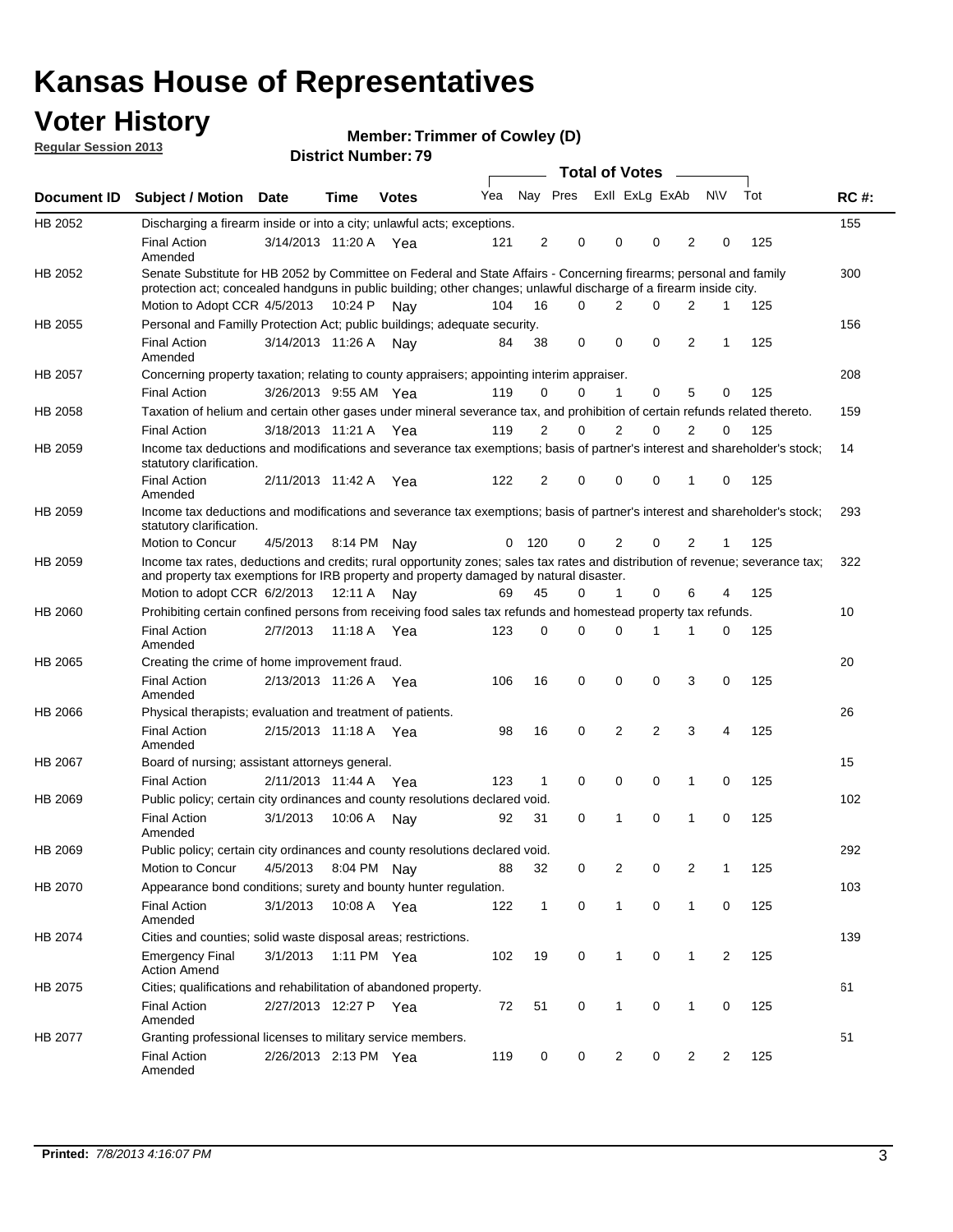## **Voter History**

**Member: Trimmer of Cowley (D)** 

**Regular Session 2013**

|             |                                                                                                                                                                                                       |                       |             |              |     |                         |          | <b>Total of Votes</b> |   | $\sim$         |           |     |             |
|-------------|-------------------------------------------------------------------------------------------------------------------------------------------------------------------------------------------------------|-----------------------|-------------|--------------|-----|-------------------------|----------|-----------------------|---|----------------|-----------|-----|-------------|
| Document ID | Subject / Motion Date                                                                                                                                                                                 |                       | <b>Time</b> | <b>Votes</b> | Yea | Nay Pres Exll ExLg ExAb |          |                       |   |                | <b>NV</b> | Tot | <b>RC#:</b> |
| HB 2078     | Authorizing certain licensing boards to accept education, training or experience completed in the military towards licensure in<br>this state.                                                        |                       |             |              |     |                         |          |                       |   |                |           |     | 52          |
|             | <b>Final Action</b><br>Amended                                                                                                                                                                        | 2/26/2013 2:14 PM Yea |             |              | 119 | 0                       | 0        | 2                     | 0 | 2              | 2         | 125 |             |
| HB 2078     | Authorizing certain licensing boards to accept education, training or experience of military service members towards obtaining 275<br>licensure in this state.                                        |                       |             |              |     |                         |          |                       |   |                |           |     |             |
|             | Motion to adopt CCR 4/5/2013                                                                                                                                                                          |                       | 11:42 A     | Yea          | 120 | 0                       | 0        | 2                     | 0 | 3              | 0         | 125 |             |
| HB 2081     | Forfeiture of property related to violations of certain criminal acts.                                                                                                                                |                       |             |              |     |                         |          |                       |   |                |           |     | 18          |
|             | <b>Final Action</b><br>Amended                                                                                                                                                                        | 2/12/2013 11:17 A Yea |             |              | 124 | 0                       | 0        | 0                     | 1 | 0              | 0         | 125 |             |
| HB 2081     | Forfeiture of property related to violations of certain criminal acts.                                                                                                                                |                       |             |              |     |                         |          |                       |   |                |           |     | 306         |
|             | Motion to adopt CCR 5/10/2013 10:38 A                                                                                                                                                                 |                       |             | Yea          | 121 | 0                       | 0        | 1                     | 1 | $\overline{2}$ | 0         | 125 |             |
| HB 2083     | Public employees relations boards; assessment of certain costs.                                                                                                                                       |                       |             |              |     |                         |          |                       |   |                |           |     | 104         |
|             | <b>Final Action</b><br>Amended                                                                                                                                                                        | 3/1/2013              | 10:09 A     | Nay          | 87  | 36                      | 0        | 1                     | 0 | 1              | 0         | 125 |             |
| HB 2084     | Tax credits for community services contributions; youth apprenticeship and entrepreneurship.                                                                                                          |                       |             |              |     |                         |          |                       |   |                |           |     | 105         |
|             | <b>Final Action</b><br>Amended                                                                                                                                                                        | 3/1/2013              | 10:11 A     | Yea          | 120 | 3                       | 0        | 1                     | 0 | 1              | 0         | 125 |             |
| HB 2084     | Tax credits for community services contributions; youth apprenticeship and entrepreneurship.                                                                                                          |                       |             |              |     |                         |          |                       |   |                |           |     | 316         |
|             | Sub Motion to Concur 5/24/2013 9:33 AM Nay                                                                                                                                                            |                       |             |              |     | 5 109                   | 0        | 1                     | 0 | 9              | 1         | 125 |             |
| HB 2086     | Eligible infrastructure costs for tax increment financing and community improvement districts; bond repayment tax revenue<br>pledge requirements.                                                     |                       |             |              |     |                         |          |                       |   |                |           |     | 160         |
|             | <b>Final Action</b>                                                                                                                                                                                   | 3/18/2013 11:24 A     |             | Nav          | 61  | 60                      | 0        | 2                     | 0 | 2              | 0         | 125 |             |
| HB 2086     | Eligible infrastructure costs for tax increment financing and community improvement districts; bond repayment tax revenue<br>pledge requirements.                                                     |                       |             |              |     |                         |          |                       |   |                |           |     | 173         |
|             | <b>Final Action</b>                                                                                                                                                                                   | 3/19/2013 5:25 PM     |             | Yea          | 81  | 41                      | $\Omega$ | 1                     | 0 | 1              | 1         | 125 |             |
| HB 2091     | Publication of delinquent personal property tax statements.                                                                                                                                           |                       |             |              |     |                         |          |                       |   |                |           |     | 161         |
|             | <b>Final Action</b><br>Amended                                                                                                                                                                        | 3/18/2013 11:25 A     |             | Yea          | 81  | 40                      | $\Omega$ | 2                     | 0 | 2              | 0         | 125 |             |
| HB 2093     | Amending the crime of identity theft.                                                                                                                                                                 |                       |             |              |     |                         |          |                       |   |                |           |     | 106         |
|             | <b>Final Action</b><br>Amended                                                                                                                                                                        | 3/1/2013              | 10:12 A Yea |              | 123 | 0                       | 0        | 1                     | 0 | 1              | 0         | 125 |             |
| HB 2093     | Senate Substitute for HB 2093 by Committee on Judiciary - Identity theft and identity fraud; unlawful acts concerning<br>computers; DNA testing and exculpatory evidence; murder in the first degree. |                       |             |              |     |                         |          |                       |   |                |           |     | 289         |
|             | Motion to Adopt CCR 4/5/2013 7:49 PM Yea                                                                                                                                                              |                       |             |              | 118 | 2                       | 0        | 2                     | 0 | 2              | 1         | 125 |             |
| HB 2094     | Student electronic privacy at public and private postsecondary educational institutions.                                                                                                              |                       |             |              |     |                         |          |                       |   |                |           |     | 164         |
|             | <b>Final Action</b><br>Amended                                                                                                                                                                        | 3/19/2013 10:33 A     |             | Yea          | 123 | 0                       | 0        |                       | 0 | 1              | 0         | 125 |             |
| HB 2096     | Local governmental entities and investment of public moneys.                                                                                                                                          |                       |             |              |     |                         |          |                       |   |                |           |     | 23          |
|             | <b>Final Action</b>                                                                                                                                                                                   | 2/14/2013 11:21 A     |             | Yea          | 123 | 0                       | 0        | 0                     | 0 | 1              | 1         | 125 |             |
| HB 2099     | Insurance- updating certain statutory references.                                                                                                                                                     |                       |             |              |     |                         |          |                       |   |                |           |     | 71          |
|             | Final Action<br>Amended                                                                                                                                                                               | 2/28/2013 11:23 A Yea |             |              | 124 | 0                       | 0        | 1                     | 0 | 0              | 0         | 125 |             |
| HB 2101     | Interstate transmission siting compact.                                                                                                                                                               |                       |             |              |     |                         |          |                       |   |                |           |     | 209         |
|             | <b>Final Action</b><br>Amended                                                                                                                                                                        | 3/26/2013 9:56 AM Yea |             |              | 118 | 1                       | 0        | 1                     | 0 | 5              | 0         | 125 |             |
| HB 2105     | Substitute HB 2105 by Committee on Commerce, Labor and Economic Development - Employment security law.                                                                                                |                       |             |              |     |                         |          |                       |   |                |           |     | 107         |
|             | Final Action Sub Bill 3/1/2013                                                                                                                                                                        |                       | 10:13 A Nay |              | 88  | 35                      | 0        |                       | 0 | 1              | 0         | 125 |             |
| HB 2105     | Substitute HB 2105 by Committee on Commerce, Labor and Economic Development - Employment security law.                                                                                                |                       |             |              |     |                         |          |                       |   |                |           |     | 298         |
|             | Motion to adopt CCR 4/5/2013                                                                                                                                                                          |                       | 9:46 PM Nay |              | 89  | 31                      | 0        | 2                     | 0 | 2              | 1         | 125 |             |
|             |                                                                                                                                                                                                       |                       |             |              |     |                         |          |                       |   |                |           |     |             |
| HB 2106     | Portable electronics insurance act.                                                                                                                                                                   |                       |             |              |     |                         |          |                       |   |                |           |     | 133         |
|             | <b>Emergency Final</b><br>Action                                                                                                                                                                      | 3/1/2013              | 1:03 PM Yea |              | 117 | 4                       | 0        | $\mathbf{1}$          | 0 | $\mathbf{1}$   | 2         | 125 |             |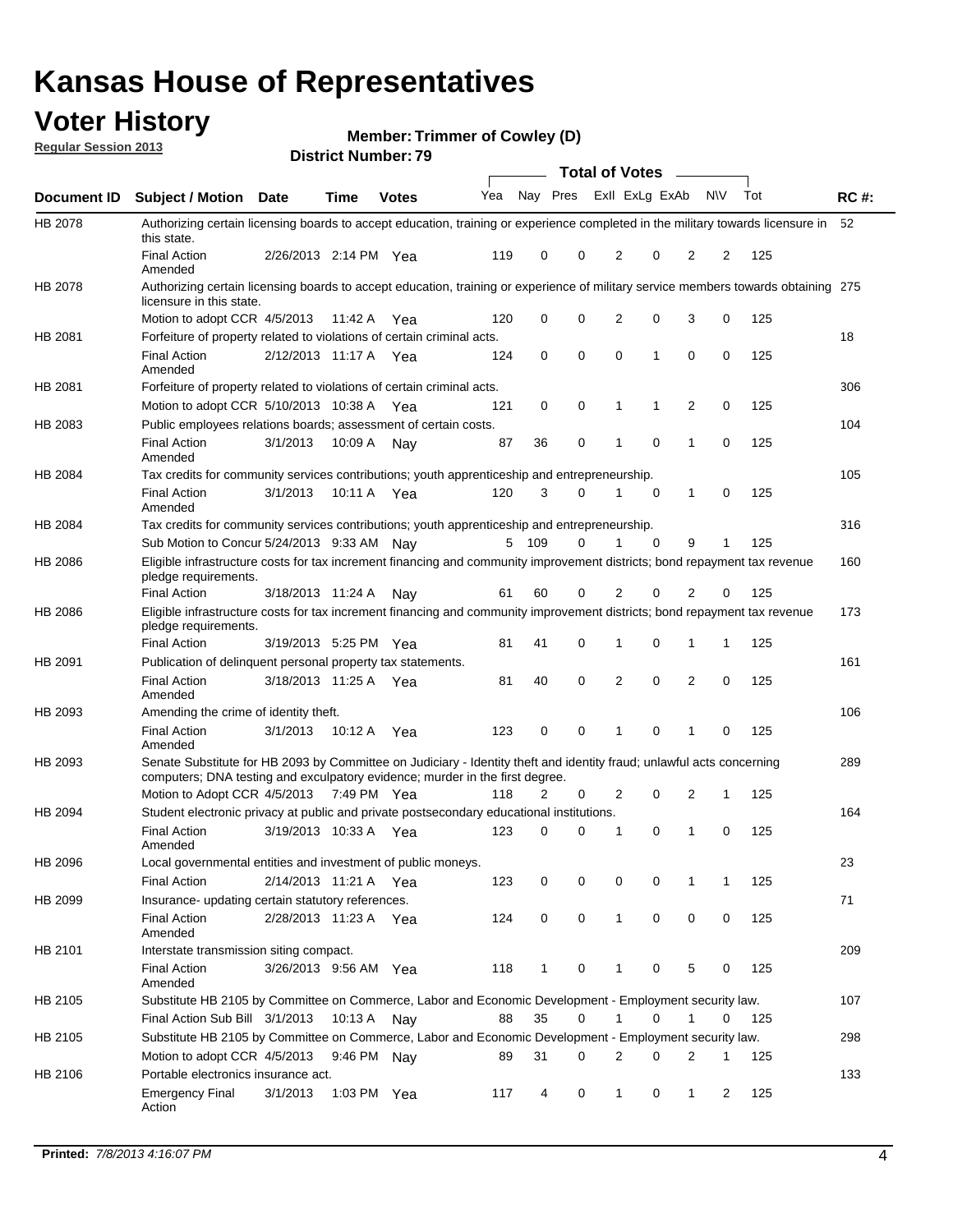## **Voter History**

**Member: Trimmer of Cowley (D)** 

**Regular Session 2013**

|             |                                                                                                                                                                                                                                                                      |                       |             |              |     |              |   | <b>Total of Votes</b>   |   | $\frac{1}{2}$  |                |     |             |
|-------------|----------------------------------------------------------------------------------------------------------------------------------------------------------------------------------------------------------------------------------------------------------------------|-----------------------|-------------|--------------|-----|--------------|---|-------------------------|---|----------------|----------------|-----|-------------|
| Document ID | <b>Subject / Motion</b>                                                                                                                                                                                                                                              | Date                  | <b>Time</b> | <b>Votes</b> | Yea |              |   | Nay Pres Exll ExLg ExAb |   |                | <b>NV</b>      | Tot | <b>RC#:</b> |
| HB 2107     | Insurance; enacting the electronic notice and document act.                                                                                                                                                                                                          |                       |             |              |     |              |   |                         |   |                |                |     | 134         |
|             | <b>Emergency Final</b><br><b>Action Amend</b>                                                                                                                                                                                                                        | 3/1/2013              | 1:04 PM Yea |              | 121 | 0            | 0 | 1                       | 0 | 1              | 2              | 125 |             |
| HB 2107     | Insurance; enacting the electronic notice and document act, return of premiums separate from the notice of adverse<br>underwriting decision, statutory updates, uninsurable health plan increase in lifetime limit, mandate lite, certain company<br>dividend plans. |                       |             |              |     |              |   |                         |   |                |                |     | 281         |
|             | Motion to Adopt CCR 4/5/2013                                                                                                                                                                                                                                         |                       | 4:06 PM     | Nav          | 69  | 50           | 0 | $\overline{2}$          | 0 | 3              | 1              | 125 |             |
| HB 2109     | School finance; military pupil count.                                                                                                                                                                                                                                |                       |             |              |     |              |   |                         |   |                |                |     | 108         |
|             | <b>Final Action</b>                                                                                                                                                                                                                                                  | 3/1/2013              | 10:15 A     | Yea          | 104 | 19           | 0 | 1                       | 0 | $\mathbf{1}$   | 0              | 125 |             |
| HB 2109     | Enacting the Kansas children's protection act.                                                                                                                                                                                                                       |                       |             |              |     |              |   |                         |   |                |                |     | 277         |
|             | Motion to Adopt CCR 4/5/2013                                                                                                                                                                                                                                         |                       | 12:31 P Yea |              | 116 | 2            | 0 | 2                       | 0 | 3              | 2              | 125 |             |
| HB 2112     | Campaign finance; transfer of campaign money to another candidacy.                                                                                                                                                                                                   |                       |             |              |     |              |   |                         |   |                |                |     | 72          |
|             | <b>Final Action</b><br>Amended                                                                                                                                                                                                                                       | 2/28/2013 11:25 A     |             | Nav          | 95  | 29           | 0 | 1                       | 0 | 0              | 0              | 125 |             |
| HB 2114     | Debt setoff: collection assistance fee.                                                                                                                                                                                                                              |                       |             |              |     |              |   |                         |   |                |                |     | 21          |
|             | <b>Final Action</b>                                                                                                                                                                                                                                                  | 2/13/2013 11:34 A     |             | Yea          | 90  | 32           | 0 | 0                       | 0 | 3              | 0              | 125 |             |
| HB 2115     | Relating to the employment of retired judges and justices.                                                                                                                                                                                                           |                       |             |              |     |              |   |                         |   |                |                |     | 73          |
|             | <b>Final Action</b>                                                                                                                                                                                                                                                  | 2/28/2013 11:27 A     |             | Yea          | 124 | 0            | 0 | 1                       | 0 | 0              | 0              | 125 |             |
| HB 2115     | Courts; employment of retired judges and justices; court debt setoff.                                                                                                                                                                                                |                       |             |              |     |              |   |                         |   |                |                |     | 309         |
|             | Motion to Adopt CCR 5/14/2013 2:14 PM Yea                                                                                                                                                                                                                            |                       |             |              | 100 | 13           | 0 | 1                       | 0 | 9              | 2              | 125 |             |
| HB 2118     | Preservation of historic property; environs authority deleted.                                                                                                                                                                                                       |                       |             |              |     |              |   |                         |   |                |                |     | 62          |
|             | <b>Final Action</b>                                                                                                                                                                                                                                                  | 2/27/2013 12:30 P     |             | Yea          | 99  | 24           | 0 |                         | 0 | 1              | 0              | 125 |             |
| HB 2120     | Updating provisions relating to the Kansas bureau of investigations DNA database.                                                                                                                                                                                    |                       |             |              |     |              |   |                         |   |                |                |     | 109         |
|             | <b>Final Action</b><br>Amended                                                                                                                                                                                                                                       | 3/1/2013              | 10:16 A     | Yea          | 121 | 2            | 0 | 1                       | 0 | 1              | 0              | 125 |             |
| HB 2120     | Updating provisions relating to DNA collection and DNA evidence; amending the definition of a bet for purposes of the Kansas 302                                                                                                                                     |                       |             |              |     |              |   |                         |   |                |                |     |             |
|             | criminal code; sentencing for possession of a firearm during a drug felony<br>Motion to adopt CCR 5/9/2013                                                                                                                                                           |                       | 11:32 A Yea |              | 74  | 49           | 0 |                         | 0 | 1              | 0              | 125 |             |
| HB 2122     | Real estate brokers and salespersons; licensing requirements; sales transaction requirements.                                                                                                                                                                        |                       |             |              |     |              |   |                         |   |                |                |     | 37          |
|             | <b>Final Action</b><br>Amended                                                                                                                                                                                                                                       | 2/20/2013 11:13 A Yea |             |              | 121 | 1            | 0 |                         | 0 | $\overline{2}$ | 0              | 125 |             |
| HB 2125     | Increasing real estate broker's and salesperson's license fees.                                                                                                                                                                                                      |                       |             |              |     |              |   |                         |   |                |                |     | 38          |
|             | <b>Final Action</b>                                                                                                                                                                                                                                                  | 2/20/2013 12:16 P     |             | Yea          | 71  | 50           | 1 | 0                       | 0 | 0              | 3              | 125 |             |
| HB 2128     | Open records act; exceptions.                                                                                                                                                                                                                                        |                       |             |              |     |              |   |                         |   |                |                |     | 74          |
|             | <b>Final Action</b><br>Amended                                                                                                                                                                                                                                       | 2/28/2013 11:28 A     |             | Yea          | 124 | 0            | 0 | 1                       | 0 | 0              | 0              | 125 |             |
| HB 2128     | Open records act; exceptions.                                                                                                                                                                                                                                        |                       |             |              |     |              |   |                         |   |                |                |     | 259         |
|             | Motion to Concur                                                                                                                                                                                                                                                     | 4/3/2013              | 10:29 A     | Yea          | 119 | 0            | 0 |                         | 0 | 3              | $\overline{2}$ | 125 |             |
| HB 2130     | Elections; petition circulators.                                                                                                                                                                                                                                     |                       |             |              |     |              |   |                         |   |                |                |     | 30          |
|             | <b>Final Action</b>                                                                                                                                                                                                                                                  | 2/18/2013 11:17 A     |             | Yea          | 118 | $\mathbf{1}$ | 0 | $\overline{2}$          | 0 | 4              | 0              | 125 |             |
| HB 2135     | Property tax exemption; military housing.                                                                                                                                                                                                                            |                       |             |              |     |              |   |                         |   |                |                |     | 162         |
|             | <b>Final Action</b>                                                                                                                                                                                                                                                  | 3/18/2013 11:27 A     |             | Yea          | 117 | 4            | 0 | $\overline{c}$          | 0 | $\overline{2}$ | 0              | 125 |             |
| HB 2138     | Repealing statutes related to oil and gas.                                                                                                                                                                                                                           |                       |             |              |     |              |   |                         |   |                |                |     | 53          |
|             | <b>Final Action</b><br>Amended                                                                                                                                                                                                                                       | 2/26/2013 2:16 PM Yea |             |              | 119 | 0            | 0 | $\overline{2}$          | 0 | $\overline{2}$ | 2              | 125 |             |
| HB 2139     | Canceled warrants.                                                                                                                                                                                                                                                   |                       |             |              |     |              |   |                         |   |                |                |     | 75          |
|             | <b>Final Action</b><br>Amended                                                                                                                                                                                                                                       | 2/28/2013 11:30 A     |             | Nay          | 99  | 25           | 0 | $\mathbf{1}$            | 0 | 0              | 0              | 125 |             |
| HB 2139     | Canceled warrants.                                                                                                                                                                                                                                                   |                       |             |              |     |              |   |                         |   |                |                |     | 266         |
|             | Motion to Concur                                                                                                                                                                                                                                                     | 4/4/2013              | 2:40 PM Yea |              | 114 | 8            | 0 | 1                       | 0 | 2              | 0              | 125 |             |
| HB 2140     | Repealing K.S.A. 72-60b03                                                                                                                                                                                                                                            |                       |             |              |     |              |   |                         |   |                |                |     | 39          |
|             | <b>Final Action</b>                                                                                                                                                                                                                                                  | 2/20/2013 12:17 P     |             | Yea          | 122 | 0            | 0 | 0                       | 0 | 0              | 3              | 125 |             |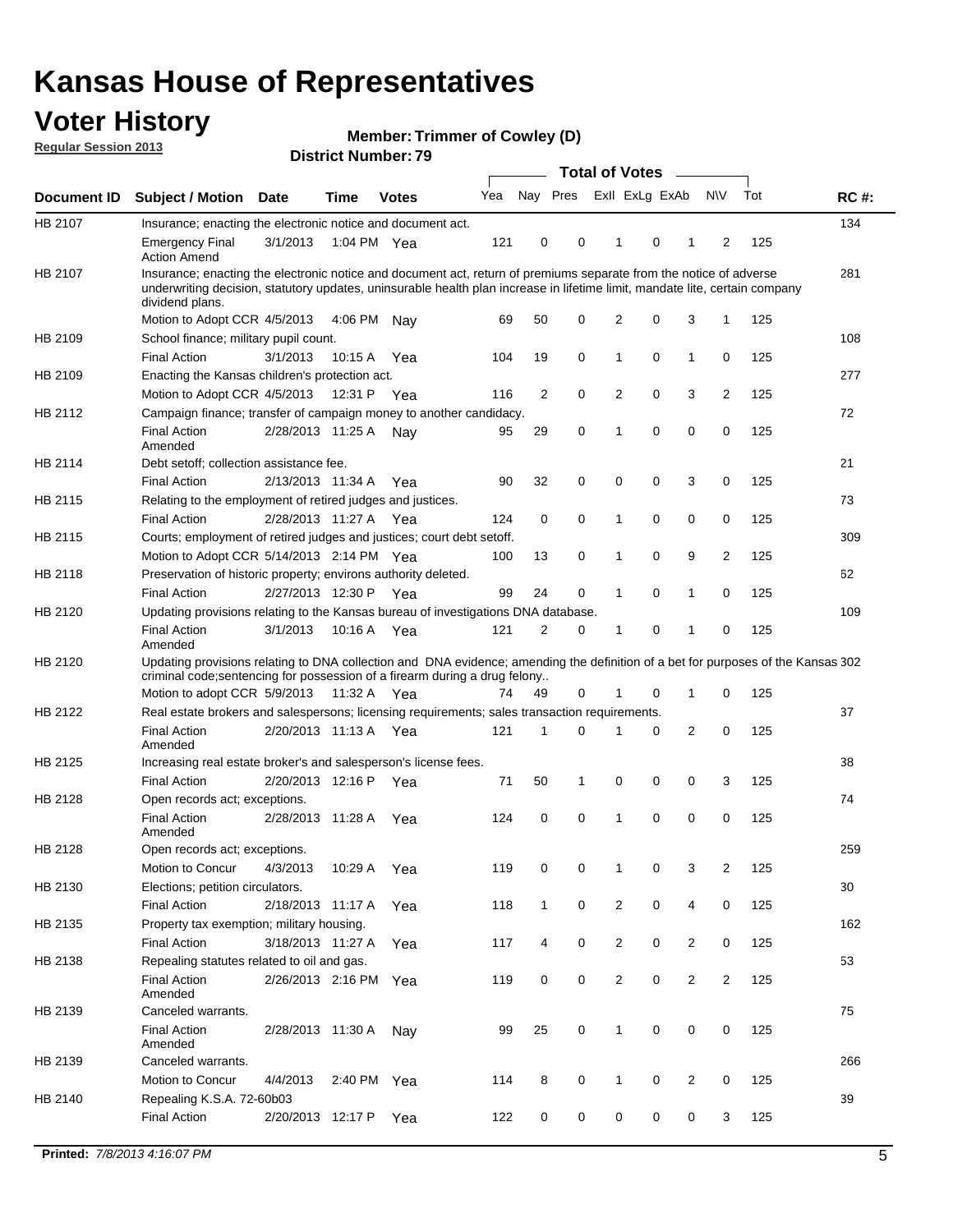**Voter History** 

**Member: Trimmer of Cowley (D)** 

**Regular Session 2013**

|                    |                                                                                                                                              |          |                       |              |     |    | <b>Total of Votes</b>   |             |          | $\sim$         |     |     |             |
|--------------------|----------------------------------------------------------------------------------------------------------------------------------------------|----------|-----------------------|--------------|-----|----|-------------------------|-------------|----------|----------------|-----|-----|-------------|
| <b>Document ID</b> | <b>Subject / Motion Date</b>                                                                                                                 |          | Time                  | <b>Votes</b> | Yea |    | Nay Pres ExII ExLg ExAb |             |          |                | N\V | Tot | <b>RC#:</b> |
| HB 2141            | Repealer; elections process for certain unified school districts.                                                                            |          |                       |              |     |    |                         |             |          |                |     |     | 24          |
|                    | <b>Final Action</b>                                                                                                                          |          | 2/14/2013 11:23 A     | Yea          | 123 | 0  | 0                       | 0           | 0        | 1              | 1   | 125 |             |
| HB 2142            | Certain educational statutes concerning USD land transfers and higher education loan and grant programs.                                     |          |                       |              |     |    |                         |             |          |                |     |     | 40          |
|                    | <b>Final Action</b>                                                                                                                          |          | 2/20/2013 12:19 P Yea |              | 122 | 0  | 0                       | 0           | $\Omega$ | 0              | 3   | 125 |             |
| HB 2143            | Repealing outdated provisions relating to the purchase of certain real estate by the department of corrections.                              |          |                       |              |     |    |                         |             |          |                |     |     | 34          |
|                    | <b>Final Action</b>                                                                                                                          |          | 2/20/2013 11:09 A Yea |              | 122 | 0  | 0                       | 1           | 0        | $\overline{2}$ | 0   | 125 |             |
| HB 2144            | Repealing unnecessary statutes relating to juveniles.                                                                                        |          |                       |              |     |    |                         |             |          |                |     |     | 76          |
|                    | <b>Final Action</b>                                                                                                                          |          | 2/28/2013 11:32 A Yea |              | 124 | 0  | 0                       | 1           | 0        | 0              | 0   | 125 |             |
| HB 2145            | Repealing K.S.A. 75-5028; concerning the sale of real estate by the secretary of transportation.                                             |          |                       |              |     |    |                         |             |          |                |     |     | 35          |
|                    | <b>Final Action</b>                                                                                                                          |          | 2/20/2013 11:11 A Yea |              | 122 | 0  | 0                       | 1           | 0        | 2              | 0   | 125 |             |
| HB 2146            | Repealing the cancer drug repository program K.S.A. 2012 Supp. 65-1664 through 65-1667 and amending K.S.A. 2012 Supp. 77<br>65-1636.         |          |                       |              |     |    |                         |             |          |                |     |     |             |
|                    | <b>Final Action</b>                                                                                                                          |          | 2/28/2013 11:33 A     | Yea          | 124 | 0  | 0                       | 1           | 0        | 0              | 0   | 125 |             |
| HB 2147            | Repealer; use of metric system on certain road signs and markers, moving of heavy vehicles on bridges or culverts, interstate 94<br>bridges. |          |                       |              |     |    |                         |             |          |                |     |     |             |
|                    | <b>Final Action</b>                                                                                                                          | 3/1/2013 |                       | 9:52 AM Yea  | 123 | 0  | 0                       |             | 0        | 1              | 0   | 125 |             |
| HB 2148            | Repealers; postsecondary education scholarship provisions.                                                                                   |          |                       |              |     |    |                         |             |          |                |     |     | 41          |
|                    | <b>Final Action</b>                                                                                                                          |          | 2/20/2013 12:21 P     | Nav          | 106 | 16 | $\mathbf 0$             | 0           | 0        | $\mathbf 0$    | 3   | 125 |             |
| HB 2149            | Repealers; postsecondary education student loans and tuition grants.                                                                         |          |                       |              |     |    |                         |             |          |                |     |     | 42          |
|                    | <b>Final Action</b>                                                                                                                          |          | 2/20/2013 12:22 P     | Nay          | 108 | 14 | 0                       | 0           | $\Omega$ | $\Omega$       | 3   | 125 |             |
| HB 2149            | Repealing a \$500,000 transfer from highway patrol training center fund to the state general fund.                                           |          |                       |              |     |    |                         |             |          |                |     |     | 314         |
|                    | Motion to Concur                                                                                                                             |          | 5/23/2013 10:22 A Yea |              | 113 | 0  | 0                       |             | 0        | 8              | 3   | 125 |             |
| HB 2150            | Repealers; workforce development loan program act.                                                                                           |          |                       |              |     |    |                         |             |          |                |     |     | 78          |
|                    | <b>Final Action</b>                                                                                                                          |          | 2/28/2013 11:34 A     | Nav          | 94  | 30 | $\mathbf 0$             | 1           | 0        | $\mathbf 0$    | 0   | 125 |             |
| HB 2150            | Senate Substitute for HB 2150 by Committee on Commerce--Concerning the Kansas employment first oversight commission.                         |          |                       |              |     |    |                         |             |          |                |     |     | 267         |
|                    | Motion to Concur                                                                                                                             |          | 4/4/2013 2:44 PM Yea  |              | 110 | 12 | 0                       | 1           | 0        | 2              | 0   | 125 |             |
| HB 2151            | Repealers; report on medically underserved areas of the state.                                                                               |          |                       |              |     |    |                         |             |          |                |     |     | 63          |
|                    | <b>Final Action</b>                                                                                                                          |          | 2/27/2013 12:31 P     | Yea          | 123 | 0  | $\mathbf 0$             | 1           | 0        | 1              | 0   | 125 |             |
| HB 2152            | Repealer: uniform land sales practices act.                                                                                                  |          |                       |              |     |    |                         |             |          |                |     |     | 36          |
|                    | <b>Final Action</b>                                                                                                                          |          | 2/20/2013 11:12 A     | Yea          | 122 | 0  | $\mathbf 0$             | 1           | 0        | 2              | 0   | 125 |             |
| HB 2153            | Unused medications act; dontating entities.                                                                                                  |          |                       |              |     |    |                         |             |          |                |     |     | 64          |
|                    | <b>Final Action</b><br>Amended                                                                                                               |          | 2/27/2013 12:33 P     | Yea          | 123 | 0  | 0                       | 1           | 0        | 1              | 0   | 125 |             |
| HB 2154            | Senate Substitute for HB 2154 by Committee on Public Health and Welfare--Cosmetology; relating to licensure and renewal of 31                |          |                       |              |     |    |                         |             |          |                |     |     |             |
|                    | persons, salons and clinics.<br><b>Final Action</b><br>Amended                                                                               |          | 2/18/2013 11:19 A     | Yea          | 119 | 0  | 0                       | 2           | 0        | 4              | 0   | 125 |             |
| HB 2155            | Cosmetology; relating to licensure and renewal.                                                                                              |          |                       |              |     |    |                         |             |          |                |     |     | 32          |
|                    | <b>Final Action</b>                                                                                                                          |          | 2/18/2013 11:21 A Yea |              | 119 | 0  | 0                       | 2           | 0        |                | 0   | 125 |             |
|                    | Amended                                                                                                                                      |          |                       |              |     |    |                         |             |          |                |     |     |             |
| HB 2156            | Repealers; school finance; area vocational school fund; local effort as applied to U.S.D. No. 450                                            |          |                       |              |     |    |                         |             |          |                |     |     | 43          |
|                    | <b>Final Action</b>                                                                                                                          |          | 2/20/2013 12:23 P     | Yea          | 122 | 0  | 0                       | 0           | 0        | 0              | 3   | 125 |             |
| HB 2160            | Quality care assessment on skilled nursing care facilities.                                                                                  |          |                       |              |     |    |                         |             |          |                |     |     | 144         |
|                    | <b>Final Action</b>                                                                                                                          | 3/7/2013 | 12:13 P               | Yea          | 100 | 21 | 0                       | 1           | 0        | 3              | 0   | 125 |             |
| HB 2162            | Prohibition on use of state appropriated moneys to lobby relating to gun control at federal, state and local ogvernment level.               |          |                       |              |     |    |                         |             |          |                |     |     | 79          |
|                    | <b>Final Action</b><br>Amended                                                                                                               |          | 2/28/2013 11:36 A Yea |              | 120 | 4  | 0                       | $\mathbf 1$ | 0        | 0              | 0   | 125 |             |
| HB 2162            | Prohibition on use of state appropriated moneys to lobby at federal, state and local government levels relating to gun control.              |          |                       |              |     |    |                         |             |          |                |     |     | 312         |
|                    | Motion to adopt CCR 5/21/2013 2:52 PM Yea                                                                                                    |          |                       |              | 83  | 28 | 0                       |             | 0        | 13             | 0   | 125 |             |
| HB 2163            | Relating to garnishment proceedings.                                                                                                         |          |                       |              |     |    |                         |             |          |                |     |     | 80          |
|                    | <b>Final Action</b>                                                                                                                          |          | 2/28/2013 11:37 A Yea |              | 124 | 0  | 0                       | $\mathbf 1$ | 0        | 0              | 0   | 125 |             |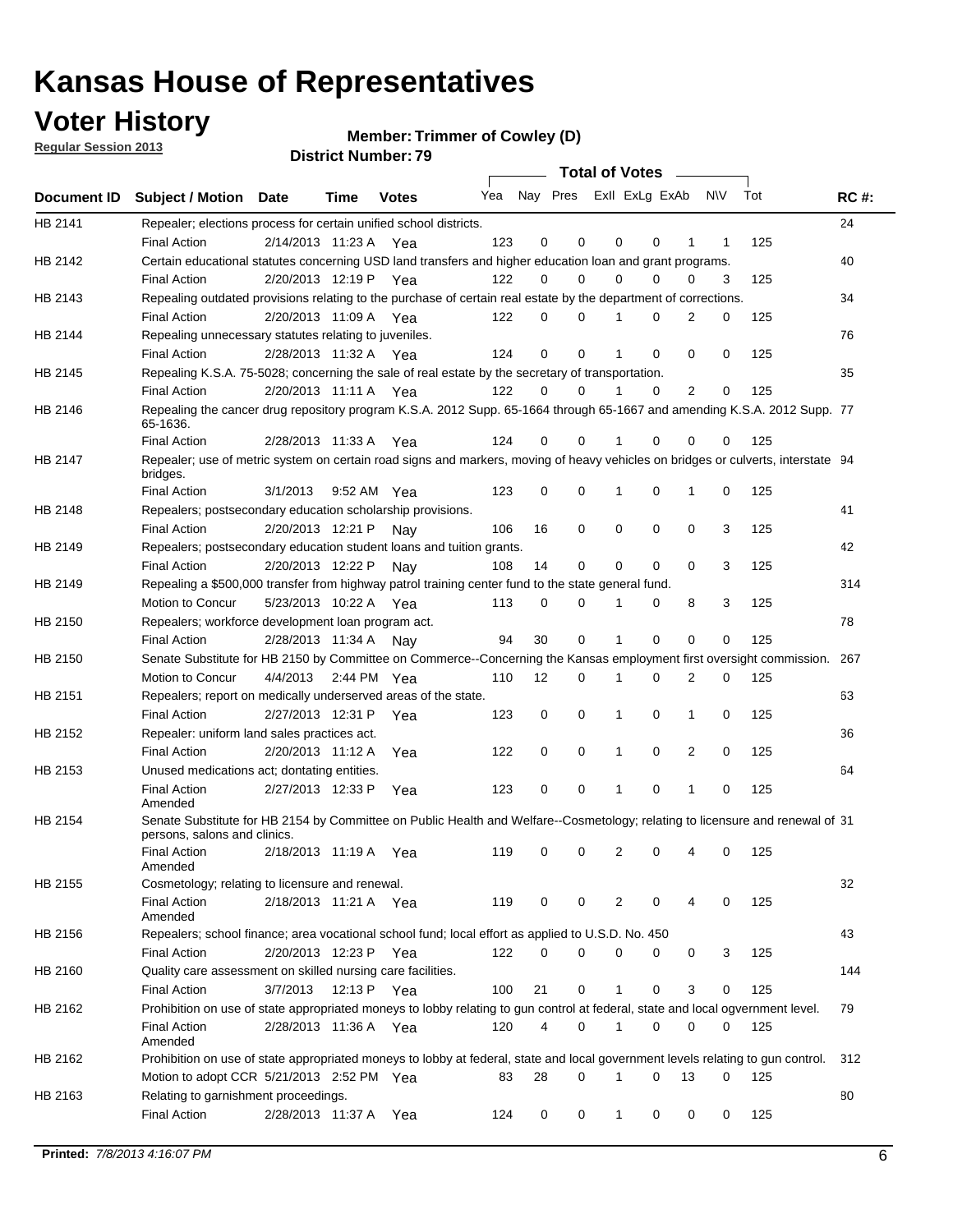## **Voter History**

**Member: Trimmer of Cowley (D)** 

**Regular Session 2013**

|             |                                                                                                                                                                                                                                    |                       |             |              |     |              |          | <b>Total of Votes</b> |   |                |              |     |             |
|-------------|------------------------------------------------------------------------------------------------------------------------------------------------------------------------------------------------------------------------------------|-----------------------|-------------|--------------|-----|--------------|----------|-----------------------|---|----------------|--------------|-----|-------------|
| Document ID | <b>Subject / Motion</b>                                                                                                                                                                                                            | <b>Date</b>           | Time        | <b>Votes</b> | Yea | Nay Pres     |          | Exll ExLg ExAb        |   |                | <b>NV</b>    | Tot | <b>RC#:</b> |
| HB 2164     | Relating to jurors; information disqualifying prospective juror from jury service.                                                                                                                                                 |                       |             |              |     |              |          |                       |   |                |              |     | 47          |
|             | <b>Final Action</b><br>Amended                                                                                                                                                                                                     | 2/25/2013 12:12 P     |             | Nay          | 75  | 45           | 0        | 0                     | 0 | 0              | 5            | 125 |             |
| HB 2164     | Juries and grand juries.                                                                                                                                                                                                           |                       |             |              |     |              |          |                       |   |                |              |     | 284         |
|             | Motion to Adopt CCR 4/5/2013                                                                                                                                                                                                       |                       | 5:53 PM     | Nav          | 92  | 28           | 0        | 2                     | 0 | 2              | 1            | 125 |             |
| HB 2166     | Sub HB 2166 by Committee on Judiciary -- Relating to the medical assistance recovery program.                                                                                                                                      |                       |             |              |     |              |          |                       |   |                |              |     | 165         |
|             | Final Action Sub Bill 3/19/2013 10:34 A Yea<br>Amended                                                                                                                                                                             |                       |             |              | 112 | 11           | 0        |                       | 0 | 1              | 0            | 125 |             |
| HB 2167     | Establishing Native American legislative day at the capitol.                                                                                                                                                                       |                       |             |              |     |              |          |                       |   |                |              |     | 54          |
|             | <b>Final Action</b>                                                                                                                                                                                                                | 2/26/2013 2:17 PM Yea |             |              | 119 | 0            | 0        | 2                     | 0 | $\overline{2}$ | 2            | 125 |             |
| HB 2167     | Senate Substitute for HB 2167 by Committee on Federal and State Affairs -- Concerning fireworks; regulations thereof.                                                                                                              |                       |             |              |     |              |          |                       |   |                |              |     | 261         |
|             | Motion to Concur                                                                                                                                                                                                                   | 4/4/2013 11:11 A Yea  |             |              | 100 | 23           | 0        |                       | 0 | 1              | $\Omega$     | 125 |             |
| HB 2169     | Allowing for proceedings to determine final disposition of prisoner's pending probation revocations.                                                                                                                               |                       |             |              |     |              |          |                       |   |                |              |     | 49          |
|             | <b>Final Action</b>                                                                                                                                                                                                                | 2/26/2013 2:10 PM Yea |             |              | 119 | $\Omega$     | $\Omega$ | 0                     | 0 | 0              | 6            | 125 |             |
| HB 2170     | Concerning sentencing dispositions, probation and postrelease supervision.                                                                                                                                                         |                       |             |              |     |              |          |                       |   |                |              |     | 110         |
|             | <b>Final Action</b><br>Amended                                                                                                                                                                                                     | 3/1/2013              | 10:23 A Nay |              | 79  | 44           | 0        | 1                     | 0 | $\mathbf{1}$   | 0            | 125 |             |
| HB 2170     | Concerning sentencing dispositions, probation and postrelease supervision.                                                                                                                                                         |                       |             |              |     |              |          |                       |   |                |              |     | 256         |
|             | Motion to Concur                                                                                                                                                                                                                   | 4/1/2013              | 10:54 A     | Nav          | 75  | 44           | 0        | 1                     | 0 | 2              | 3            | 125 |             |
| HB 2172     | Cemeteries; cemetery corporations and cemetery merchandise.                                                                                                                                                                        |                       |             |              |     |              |          |                       |   |                |              |     | 81          |
|             | <b>Final Action</b><br>Amended                                                                                                                                                                                                     | 2/28/2013 11:38 A     |             | Yea          | 124 | 0            | 0        | 1                     | 0 | 0              | 0            | 125 |             |
| HB 2176     | The Eisenhower foundation license plate.                                                                                                                                                                                           |                       |             |              |     |              |          |                       |   |                |              |     | 57          |
|             | <b>Final Action</b>                                                                                                                                                                                                                | 2/27/2013 12:11 P     |             | Yea          | 112 | 11           | 0        | $\Omega$              | 0 | 1              |              | 125 |             |
| HB 2177     | Relating to motor carriers; concerning safety rules and regulations; certificates of convenience and necessity; transportation of 55<br>certain materials.                                                                         |                       |             |              |     |              |          |                       |   |                |              |     |             |
|             | <b>Final Action</b><br>Amended                                                                                                                                                                                                     | 2/26/2013 2:18 PM Yea |             |              | 119 | $\mathbf 0$  | 0        | 2                     | 0 | 2              | 2            | 125 |             |
| HB 2179     | Amending the secretary of labor's role of taking assignment of wage claims.                                                                                                                                                        |                       |             |              |     |              |          |                       |   |                |              |     | 111         |
|             | <b>Final Action</b><br>Amended                                                                                                                                                                                                     | 3/1/2013              | 10:24 A     | Nav          | 87  | 36           | 0        | 1                     | 0 | 1              | 0            | 125 |             |
| HB 2181     | Authorizing licensing bodies to accept certain online distance education courses towards licensure for military service member 55<br>applicants                                                                                    |                       |             |              |     |              |          |                       |   |                |              |     |             |
|             | <b>Final Action</b>                                                                                                                                                                                                                | 2/27/2013 12:34 P     |             | Yea          | 123 | 0            | 0        | 1                     | 0 | 1              | 0            | 125 |             |
| HB 2182     | Relating to grand juries.                                                                                                                                                                                                          |                       |             |              |     |              |          |                       |   |                |              |     | 152         |
|             | <b>Final Action</b><br>Amended                                                                                                                                                                                                     | 3/13/2013 11:20 A     |             | Nav          | 100 | 24           | 0        | 0                     | 0 | 1              | 0            | 125 |             |
| HB 2183     | Substitute HB 2183 by Committee on Health and Human Services - - designation and control of infectious and contagious<br>diseases.                                                                                                 |                       |             |              |     |              |          |                       |   |                |              |     | 112         |
|             | Final Action Sub Bill 3/1/2013<br>Amended                                                                                                                                                                                          |                       | 10:26 A Yea |              | 122 | $\mathbf{1}$ | 0        | $\mathbf{1}$          | 0 | $\mathbf{1}$   | $\mathbf{0}$ | 125 |             |
| HB 2183     | Substitute HB 2183 by Committee on Health and Human Services -- department of health and environment statutory duties<br>and functions, infectious and contagious diseases, laboratory services, health information technology and |                       |             |              |     |              |          |                       |   |                |              |     | 297         |
|             | Motion to Adopt CCR 4/5/2013                                                                                                                                                                                                       |                       | 9:37 PM Yea |              | 120 | 0            | 0        | $\overline{2}$        | 0 | 2              | 1            | 125 |             |
| HB 2185     | Consolidation of citites and counties; dual majority vote.                                                                                                                                                                         |                       |             |              |     |              |          |                       |   |                |              |     | 113         |
|             | <b>Final Action</b><br>Amended                                                                                                                                                                                                     | 3/1/2013              | 10:27 A Yea |              | 119 | 4            | 0        | 1                     | 0 | 1              | 0            | 125 |             |
| HB 2193     | Public facilities; accessiblity standards for disabled persons.                                                                                                                                                                    |                       |             |              |     |              |          |                       |   |                |              |     | 145         |
|             | <b>Final Action</b>                                                                                                                                                                                                                | 3/7/2013              | 12:14 P Yea |              | 121 | 0            | 0        | 1                     | 0 | 3              | 0            | 125 |             |
| HB 2195     | Claims against the state; 2012 Joint Committee recommendations.                                                                                                                                                                    |                       |             |              |     |              |          |                       |   |                |              |     | 146         |
|             | <b>Final Action</b><br>Amended                                                                                                                                                                                                     | 3/7/2013              | 12:16 P Yea |              | 110 | 10           | 0        | $\mathbf{1}$          | 0 | 3              | $\mathbf{1}$ | 125 |             |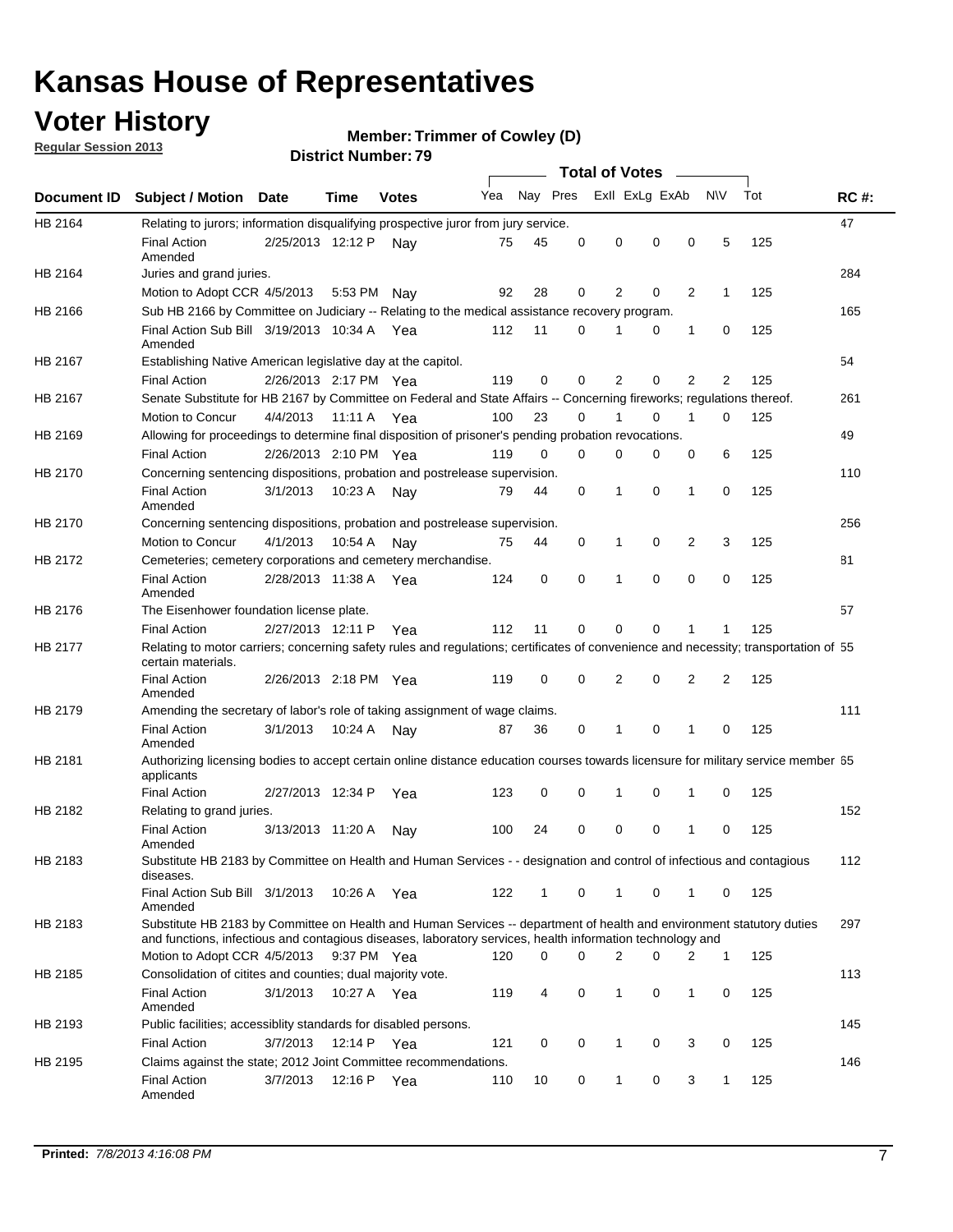## **Voter History**

**Member: Trimmer of Cowley (D)** 

**Regular Session 2013**

|             |                                                                                                                                                                             |                       |             |              |     |          |          | <b>Total of Votes</b> |   |              |            |     |             |
|-------------|-----------------------------------------------------------------------------------------------------------------------------------------------------------------------------|-----------------------|-------------|--------------|-----|----------|----------|-----------------------|---|--------------|------------|-----|-------------|
| Document ID | <b>Subject / Motion Date</b>                                                                                                                                                |                       | Time        | <b>Votes</b> | Yea | Nay Pres |          | Exll ExLg ExAb        |   |              | <b>N/A</b> | Tot | <b>RC#:</b> |
| HB 2197     | Kansas state high school activities association; membership of board of directors and executive board.                                                                      |                       |             |              |     |          |          |                       |   |              |            |     | 249         |
|             | Emergency Final<br><b>Action Amend</b>                                                                                                                                      | 3/26/2013 8:46 PM     |             | Nav          | 69  | 53       | 0        |                       | 0 | 2            | 0          | 125 |             |
| HB 2199     | Second amendment protection act.                                                                                                                                            |                       |             |              |     |          |          |                       |   |              |            |     | 157         |
|             | <b>Final Action</b><br>Amended                                                                                                                                              | 3/14/2013 11:34 A     |             | Nav          | 94  | 29       | 0        | 0                     | 0 | 2            | 0          | 125 |             |
| HB 2199     | Senate Substitute for HB 2199 by Committee on Federal and State Affairs--Secretary of Administration; successor; diretor of                                                 |                       |             |              |     |          |          |                       |   |              |            |     | 313         |
|             | accounts and reports; certain rules and regulations; Kansas liguor control act.                                                                                             |                       |             |              |     |          |          |                       |   |              |            |     |             |
|             | Motion to adopt CCR 5/22/2013 2:17 PM Yea                                                                                                                                   |                       |             |              | 89  | 23       | 0        | 1                     | 0 | 12           | 0          | 125 |             |
| HB 2200     | Executive chief information technology officer; office of information tehcnology services.                                                                                  |                       |             |              |     |          |          |                       |   |              |            |     | 114         |
|             | <b>Final Action</b><br>Amended                                                                                                                                              | 3/1/2013              | 10:28 A     | Yea          | 121 | 2        | 0        | 1                     | 0 | 1            | 0          | 125 |             |
| HB 2201     | Telecommunications; regulation by the state corporation commission and distributions from the Kansas universal service<br>fund.                                             |                       |             |              |     |          |          |                       |   |              |            |     | 33          |
|             | <b>Final Action</b><br>Amended                                                                                                                                              | 2/18/2013 11:24 A     |             | Yea          | 118 | 1        | 0        | 2                     | 0 | 4            | 0          | 125 |             |
| HB 2201     | Telecommunications; regulation by the state corporation commission and distributions from the Kansas universal service<br>fund.                                             |                       |             |              |     |          |          |                       |   |              |            |     | 278         |
|             | Motion to Adopt CCR 4/5/2013                                                                                                                                                |                       | 12:57 P     | Nav          | 99  | 20       | 0        | 2                     | 0 | 3            | 1          | 125 |             |
| HB 2202     | Providing automatic relief from certain motor carrier restrictions upon the governor's declaration of emergency.                                                            |                       |             |              |     |          |          |                       |   |              |            |     | 44          |
|             | <b>Final Action</b><br>Amended                                                                                                                                              | 2/20/2013 12:25 P     |             | Yea          | 122 | 0        | 0        | 0                     | 0 | 0            | 3          | 125 |             |
| HB 2203     | Relating to exercise of religion.                                                                                                                                           |                       |             |              |     |          |          |                       |   |              |            |     | 115         |
|             | <b>Final Action</b><br>Amended                                                                                                                                              | 3/1/2013              | 10:31 A     | Yea          | 109 | 14       | 0        | 1                     | 0 | 1            | 0          | 125 |             |
| HB 2203     | Relating to exercise of religion.                                                                                                                                           |                       |             |              |     |          |          |                       |   |              |            |     | 200         |
|             | Motion to Concur                                                                                                                                                            | 3/25/2013 9:41 AM     |             | Yea          | 109 | 12       | 0        | 2                     | 0 | 2            | 0          | 125 |             |
| HB 2204     | Relating to redemption of real property.                                                                                                                                    |                       |             |              |     |          |          |                       |   |              |            |     | 116         |
|             | <b>Final Action</b><br>Amended                                                                                                                                              | 3/1/2013              | 10:32 A     | Yea          | 123 | 0        | 0        | 1                     | 0 | 1            | 0          | 125 |             |
| HB 2204     | Extending the judicial branch surcharge for two years.                                                                                                                      |                       |             |              |     |          |          |                       |   |              |            |     | 308         |
|             | Motion to adopt CCR 5/13/2013 10:38 A                                                                                                                                       |                       |             | Yea          | 121 | 1        | 0        | 0                     | 0 | 3            | 0          | 125 |             |
| HB 2205     | Adoption hearings; time and waiver of notice.                                                                                                                               |                       |             |              |     |          |          |                       |   |              |            |     | 117         |
|             | <b>Final Action</b><br>Amended                                                                                                                                              | 3/1/2013              | 10:33 A Yea |              | 123 | 0        | 0        | 1                     | 0 | 1            | 0          | 125 |             |
| HB 2207     | Substitute HB 2207 by Committee on Agriculture and Natural Resources--Amending provisions relating to the regulation and<br>certification of animal feeding facilities.     |                       |             |              |     |          |          |                       |   |              |            |     | 56          |
|             | Final Action Sub Bill 2/26/2013 2:20 PM Yea                                                                                                                                 |                       |             |              | 119 | 0        | 0        | 2                     | 0 | 2            | 2          | 125 |             |
| HB 2207     | Substitute HB 2207 by Committee on Agriculture and Natural Resources--Amending provisions relating to the regulation and 257<br>certification of animal feeding facilities. |                       |             |              |     |          |          |                       |   |              |            |     |             |
|             | Motion to Concur                                                                                                                                                            | 4/1/2013 2:23 PM Yea  |             |              | 119 | 0        | 0        | 1                     | 0 | 3            | 2          | 125 |             |
| HB 2209     | Amendments to the Kansas offender registration act.                                                                                                                         |                       |             |              |     |          |          |                       |   |              |            |     | 66          |
|             | <b>Final Action</b><br>Amended                                                                                                                                              | 2/27/2013 12:35 P Yea |             |              | 123 | 0        | 0        | $\mathbf{1}$          | 0 | $\mathbf{1}$ | 0          | 125 |             |
| HB 2210     | Elections; change of party affiliation.                                                                                                                                     |                       |             |              |     |          |          |                       |   |              |            |     | 132         |
|             | <b>Emergency Final</b><br><b>Action Amend</b>                                                                                                                               | 3/1/2013              | 1:02 PM Nay |              | 72  | 49       | 0        |                       | 0 | 1            | 2          | 125 |             |
| HB 2212     | Concerning the requirements to receiving a service grant through the veterans claims assistance program.                                                                    |                       |             |              |     |          |          |                       |   |              |            |     | 118         |
|             | Final Action                                                                                                                                                                | 3/1/2013              | 10:34 A Yea |              | 123 | 0        | 0        | $\mathbf{1}$          | 0 | 1            | 0          | 125 |             |
| HB 2213     | Member elections and retirement benefit determinations and one-time payments under KPERS act of 2015.                                                                       |                       |             |              |     |          |          |                       |   |              |            |     | 27          |
|             | <b>Final Action</b><br>Amended                                                                                                                                              | 2/15/2013 11:19 A Yea |             |              | 115 | 0        | 0        | 2                     | 2 | 3            | 3          | 125 |             |
| HB 2213     | Member elections and retirement benefit determinations and one-time payments under KPERS act of 2015.                                                                       |                       |             |              |     |          |          |                       |   |              |            |     | 311         |
|             | Motion to adopt CCR 5/20/2013 2:11 PM Yea                                                                                                                                   |                       |             |              | 104 | $\Omega$ | $\Omega$ | 1                     | 0 | 16           | 4          | 125 |             |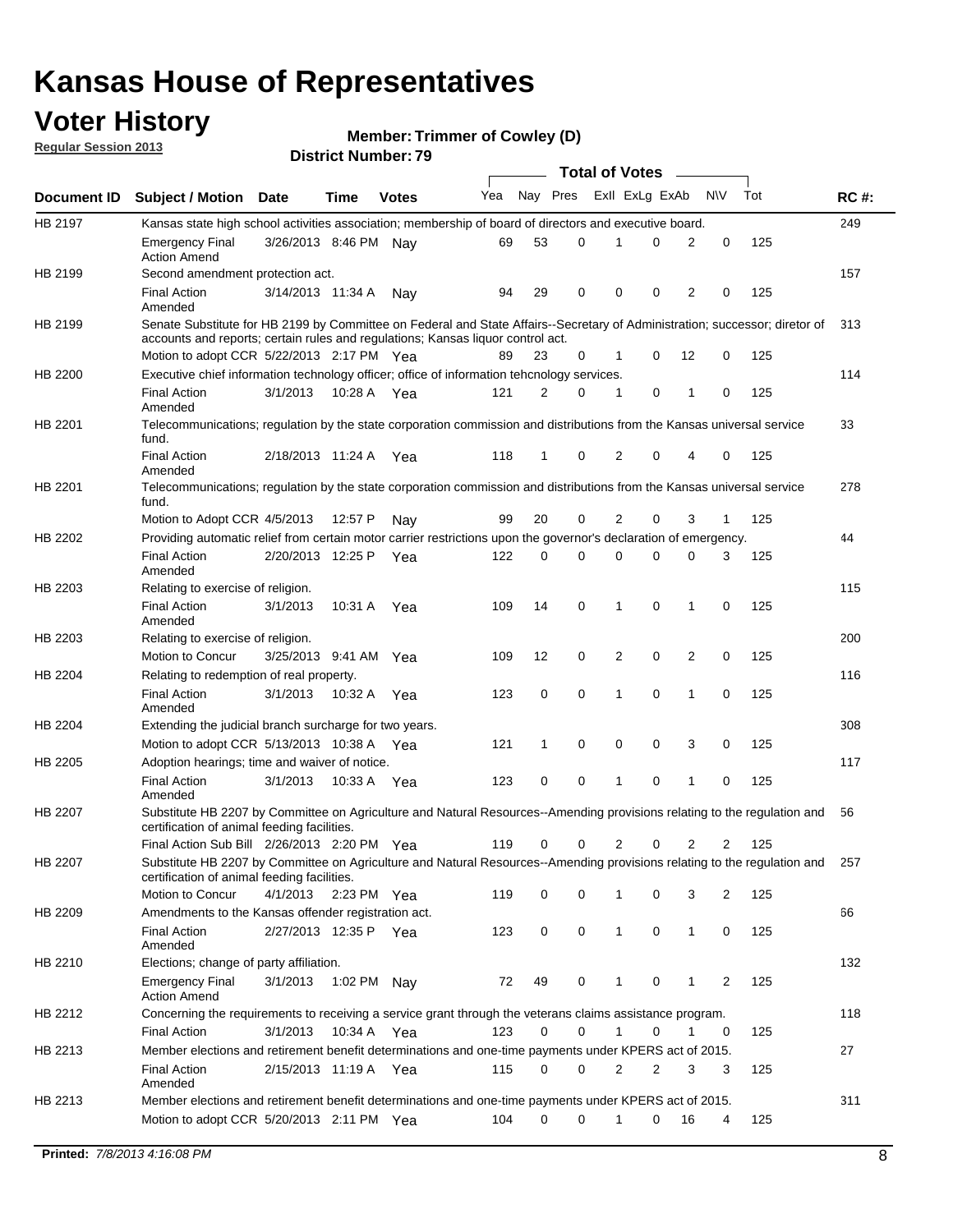## **Voter History**

**Member: Trimmer of Cowley (D)** 

**Regular Session 2013**

|                |                                                                                                                                                                                                       |                       |               |              |     |          |          | <b>Total of Votes</b> |          | $\overline{\phantom{a}}$ |           |     |             |
|----------------|-------------------------------------------------------------------------------------------------------------------------------------------------------------------------------------------------------|-----------------------|---------------|--------------|-----|----------|----------|-----------------------|----------|--------------------------|-----------|-----|-------------|
| Document ID    | Subject / Motion Date                                                                                                                                                                                 |                       | <b>Time</b>   | <b>Votes</b> | Yea | Nay Pres |          | Exll ExLg ExAb        |          |                          | <b>NV</b> | Tot | <b>RC#:</b> |
| HB 2216        | Repealing certain joint committees and amending related statutes; amending the joint committees on special claims against<br>the state.                                                               |                       |               |              |     |          |          |                       |          |                          |           |     | 119         |
|                | <b>Final Action</b><br>Amended                                                                                                                                                                        | 3/1/2013              | 10:36 A       | Nay          | 91  | 32       | 0        | 1                     | 0        | 1                        | 0         | 125 |             |
| HB 2216        | Repealing certain joint committees and amending related statutes; amending the joint committees on special claims against<br>the state.                                                               |                       |               |              |     |          |          |                       |          |                          |           |     | 323         |
|                | Motion to adopt CCR 6/2/2013                                                                                                                                                                          |                       | 12:18 A       | Yea          | 81  | 28       | 0        | 1                     | 0        | 6                        | 9         | 125 |             |
| HB 2217        | Creating the crime of female genital mutilation and setting the penalty.                                                                                                                              |                       |               |              |     |          |          |                       |          |                          |           |     | 120         |
|                | <b>Final Action</b><br>Amended                                                                                                                                                                        | 3/1/2013              | 10:37 A Yea   |              | 123 | 0        | 0        | 1                     | 0        | 1                        | 0         | 125 |             |
| HB 2218        | Driving under the influence of alcohol or drugs; tests; implied consent; administrative hearings.                                                                                                     |                       |               |              |     |          |          |                       |          |                          |           |     | 82          |
|                | <b>Final Action</b>                                                                                                                                                                                   | 2/28/2013 11:40 A Yea |               |              | 124 | 0        | $\Omega$ |                       | $\Omega$ | 0                        | 0         | 125 |             |
| HB 2218        | Driving under the influence of alcohol or drugs; boating under the influence of alcohol or drugs; tests; implied consent;<br>administrative hearings; aggravated battery DUI.                         |                       |               |              |     |          |          |                       |          |                          |           |     | 303         |
|                | Motion to adopt CCR 5/9/2013                                                                                                                                                                          |                       | 11:46 A Yea   |              | 120 | 2        | 0        | 1                     | 0        | 1                        | 1         | 125 |             |
| HB 2221        | Enacting the equal access act; school employees; professional employees organization.                                                                                                                 |                       |               |              |     |          |          |                       |          |                          |           |     | 83          |
|                | <b>Final Action</b>                                                                                                                                                                                   | 2/28/2013 11:42 A     |               | Nay          | 71  | 53       | 0        | 1                     | 0        | 0                        | 0         | 125 |             |
| HB 2222        | School districts; bullying policies.<br>Emergency Final                                                                                                                                               | 3/1/2013              | 1:13 PM $Yea$ |              | 119 | 1        | 1        | 1                     | 0        | 1                        | 2         | 125 | 141         |
| HB 2228        | <b>Action Amend</b><br>Decreased employer payments to group insurance reserve fund for KPERS plan of death and long-term disability benefits<br>during fiscal years 2014 and 2015.                    |                       |               |              |     |          |          |                       |          |                          |           |     | 28          |
|                | <b>Final Action</b><br>Amended                                                                                                                                                                        | 2/15/2013 11:21 A Yea |               |              | 115 | 0        | 0        | 2                     | 2        | 3                        | 3         | 125 |             |
| HB 2231        | Substitute HB 2231 by Committee on Appropriations - Appropriations for FY 2014, FY 2015, FY 2016, FY 2017 and FY 2018 177<br>for various state agencies; capital improvement projects.                |                       |               |              |     |          |          |                       |          |                          |           |     |             |
|                | Final Action Sub Bill 3/20/2013 10:29 A<br>Amended                                                                                                                                                    |                       |               | Nav          | 68  | 55       | 0        | 1                     | 0        | 1                        | 0         | 125 |             |
| HB 2234        | Contracts between the Kansas turnpike authority and the Kansas department of transportation.                                                                                                          |                       |               |              |     |          |          |                       |          |                          |           |     | 151         |
|                | <b>Final Action</b><br>Amended                                                                                                                                                                        | 3/11/2013 11:16 A     |               | Nay          | 81  | 41       | 0        | 0                     | 1        | 2                        | 0         | 125 |             |
| HB 2234        | Naming the secretary of transportation as the director of operations of the Kansas turnpike authority; pertaining to certain<br>contracts between the authority and the department of transportation. |                       |               |              |     |          |          |                       |          |                          |           |     | 299         |
|                | Motion to Adopt CCR 4/5/2013                                                                                                                                                                          |                       | 10:12 P       | Nav          | 76  | 44       | 0        | 2                     | 0        | 2                        | 1         | 125 |             |
| <b>HB 2244</b> | Taxation of watercraft.<br><b>Emergency Final</b>                                                                                                                                                     | 3/26/2013 8:49 PM Yea |               |              | 107 | 15       | 0        | 1                     | 0        | 2                        | 0         | 125 | 250         |
| HB 2249        | <b>Action Amend</b><br>City annexation of fire district land; double taxation; refund.                                                                                                                |                       |               |              |     |          |          |                       |          |                          |           |     | 121         |
|                | Final Action<br>Amended                                                                                                                                                                               | 3/1/2013 10:39 A Yea  |               |              | 101 | 22       | 0        | $\mathbf{1}$          | $\cap$   | 1                        | $\Omega$  | 125 |             |
| HB 2249        | Certain property issues; fire districts; historic preservation; solid waste.                                                                                                                          |                       |               |              |     |          |          |                       |          |                          |           |     | 310         |
|                | Motion to Adopt CCR 5/17/2013 10:25 A Yea                                                                                                                                                             |                       |               |              | 92  | 18       | 0        |                       | 0        | 14                       | 0         | 125 |             |
| HB 2252        | Eliminating the statute of limitations for prosecutions of rape and aggravated criminal sodomy.                                                                                                       |                       |               |              |     |          |          |                       |          |                          |           |     | 122         |
|                | <b>Final Action</b><br>Amended                                                                                                                                                                        | 3/1/2013              | 10:40 A Yea   |              | 123 | 0        | 0        |                       | 0        | 1                        | 0         | 125 |             |
| HB 2253        | Abortion; prohibiting funding for abortion services; amending late-term abortion and woman's- right-to-know statutes.                                                                                 |                       |               |              |     |          |          |                       |          |                          |           |     | 178         |
|                | <b>Final Action</b><br>Amended                                                                                                                                                                        | 3/20/2013 10:31 A     |               | Nav          | 92  | 31       | 0        | 1                     | 0        | 1                        | 0         | 125 |             |
| HB 2253        | Abortion; prohibiting funding for abortion services; amending late-term abortion and woman's- right-to-know statutes.                                                                                 |                       |               |              |     |          |          |                       |          |                          |           |     | 301         |
|                | Motion to Adopt CCR 4/5/2013                                                                                                                                                                          |                       | 10:34 P Nay   |              | 90  | 30       | 0        | 2                     | 0        | 2                        | 1         | 125 |             |
| HB 2255        | Economic development; investments in telecommunications machinery and equipment.                                                                                                                      |                       |               |              |     |          |          |                       |          |                          |           |     | 142         |
|                | EFA Sub Bill<br>Amended                                                                                                                                                                               | 3/1/2013              | 1:15 PM Yea   |              | 116 | 5        | 0        | -1                    | 0        | 1                        | 2         | 125 |             |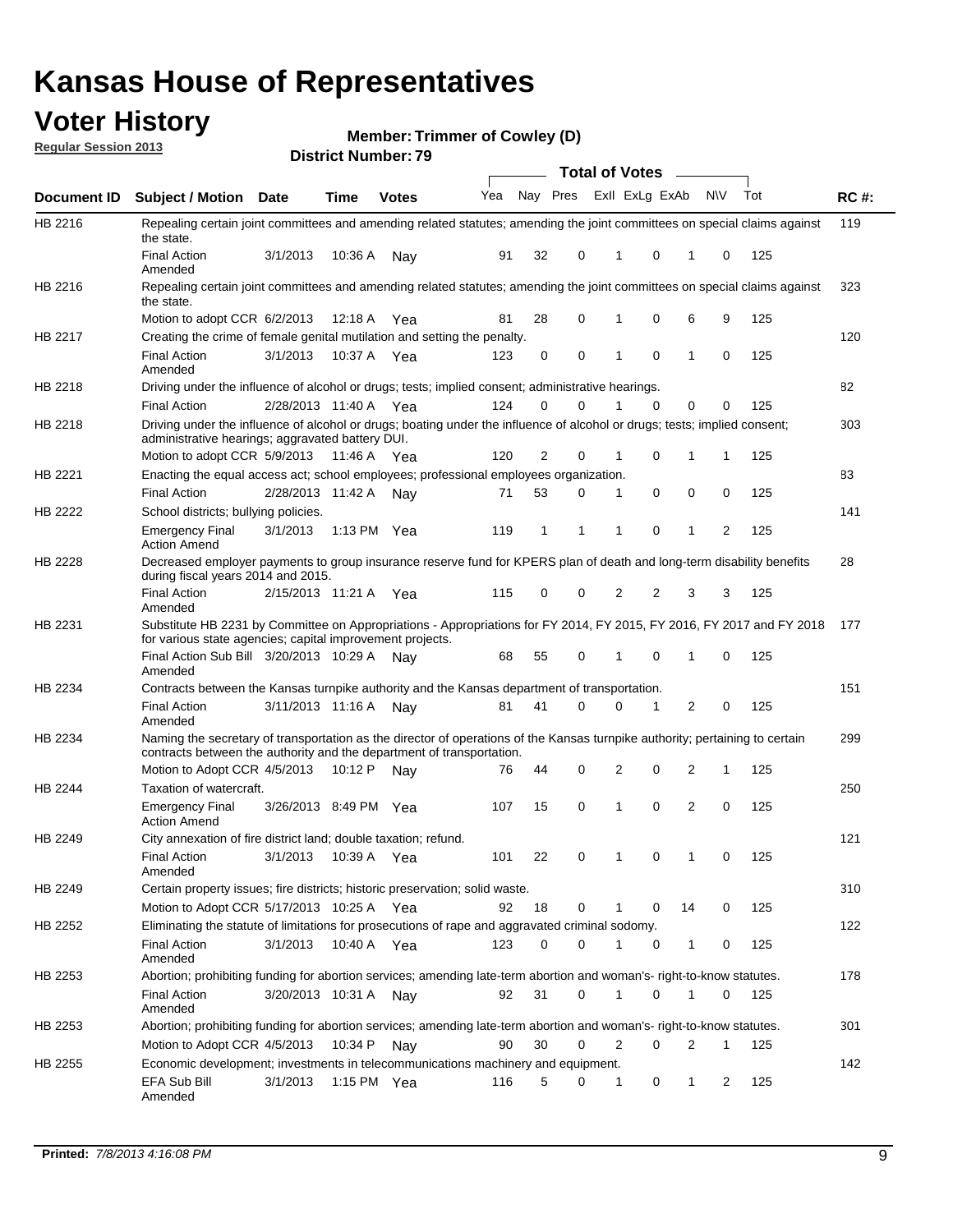## **Voter History**

**Member: Trimmer of Cowley (D)** 

**Regular Session 2013**

|             |                                                                                                                                                                                       |                       | 3 ו . וסעווואר וטנוש |              |     |                         |             | <b>Total of Votes</b> |              | $\overline{\phantom{a}}$ |              |     |             |
|-------------|---------------------------------------------------------------------------------------------------------------------------------------------------------------------------------------|-----------------------|----------------------|--------------|-----|-------------------------|-------------|-----------------------|--------------|--------------------------|--------------|-----|-------------|
| Document ID | <b>Subject / Motion Date</b>                                                                                                                                                          |                       | <b>Time</b>          | <b>Votes</b> | Yea | Nay Pres Exll ExLg ExAb |             |                       |              |                          | <b>NV</b>    | Tot | <b>RC#:</b> |
| HB 2259     | Domestic relations; relating to dissolution of marriage;                                                                                                                              |                       |                      |              |     |                         |             |                       |              |                          |              |     | 58          |
|             | <b>Final Action</b>                                                                                                                                                                   | 2/27/2013 12:12 P     |                      | Yea          | 123 | 0                       | 0           | 1                     | 0            | 1                        | $\Omega$     | 125 |             |
| HB 2261     | Authorizing the expenditure of unencumbered balances held by school district; removing the cap for contingency reserve<br>fund.                                                       |                       |                      |              |     |                         |             |                       |              |                          |              |     | 48          |
|             | <b>Final Action</b><br>Amended                                                                                                                                                        | 2/25/2013 12:13 P     |                      | Yea          | 120 | 0                       | 0           | 0                     | 0            | 0                        | 5            | 125 |             |
| HB 2261     | School districts; expenditure of unencumbered bala ces; removing the cap for contingency reserve fund; establishing celebrate 305<br>freedom week; bullying policies. ies.            |                       |                      |              |     |                         |             |                       |              |                          |              |     |             |
|             | Motion to adopt CCR 5/9/2013                                                                                                                                                          |                       | 2:25 PM Yea          |              | 119 | 1                       | 0           |                       | 0            | 4                        | 0            | 125 |             |
| HB 2262     | Substitute HB 2262 by Committee on Appropriations - Amending the percentage amount that is deposited into the oil and gas 210<br>valuation depletion trust fund from 12.41% to 8.25%. |                       |                      |              |     |                         |             |                       |              |                          |              |     |             |
|             | Final Action Sub Bill 3/26/2013 9:58 AM Nay                                                                                                                                           |                       |                      |              | 96  | 23                      | 0           |                       | 0            | 5                        | 0            | 125 |             |
| HB 2267     | Income tax, credits, high performance incentive program; subtraction modifications, certain expenses related to living dinor<br>organ donations.                                      |                       |                      |              |     |                         |             |                       |              |                          |              |     | 252         |
|             | <b>Emergency Final</b><br><b>Action Amend</b>                                                                                                                                         | 3/26/2013 8:52 PM Yea |                      |              | 106 | 16                      | 0           | 1                     | 0            | 2                        | 0            | 125 |             |
| HB 2269     | John Bower memorial highway.                                                                                                                                                          |                       |                      |              |     |                         |             |                       |              |                          |              |     | 84          |
|             | <b>Final Action</b><br>Amended                                                                                                                                                        | 2/28/2013 11:44 A Yea |                      |              | 114 | 10                      | 0           | 1                     | 0            | 0                        | 0            | 125 |             |
| HB 2272     | Exempting IRB-purchased property from property taxatin without state ownerhsip requirement.                                                                                           |                       |                      |              |     |                         |             |                       |              |                          |              |     | 123         |
|             | <b>Final Action</b>                                                                                                                                                                   | 3/1/2013              | 10:41 A              | Yea          | 123 | 0                       | 0           | 1                     | 0            | $\mathbf{1}$             | 0            | 125 |             |
| HB 2278     | Creating a penalty enhancement for the theft or burglary of a firearm.                                                                                                                |                       |                      |              |     |                         |             |                       |              |                          |              |     | 135         |
|             | <b>Emergency Final</b><br><b>Action Amend</b>                                                                                                                                         | 3/1/2013              | 1:06 PM Yea          |              | 117 | 4                       | $\mathbf 0$ | 1                     | 0            | 1                        | 2            | 125 |             |
| HB 2280     | School districts; establishing celebrate freedom week and related curriculum.                                                                                                         |                       |                      |              |     |                         |             |                       |              |                          |              |     | 140         |
|             | <b>Emergency Final</b><br><b>Action Amend</b>                                                                                                                                         | 3/1/2013              | 1:12 PM Nav          |              | 95  | 25                      | 1           | 1                     | 0            | 1                        | 2            | 125 |             |
| HB 2294     | Kansas uniform securities act.                                                                                                                                                        |                       |                      |              |     |                         |             |                       |              |                          |              |     | 124         |
|             | <b>Final Action</b>                                                                                                                                                                   | 3/1/2013              | 10:42 A              | Yea          | 123 | 0                       | 0           | 1                     | 0            | 1                        | 0            | 125 |             |
| HB 2296     | Campaign finance; permitted uses of campaign funds.                                                                                                                                   |                       |                      |              |     |                         |             |                       |              |                          |              |     | 148         |
|             | <b>Final Action</b>                                                                                                                                                                   | 3/8/2013              | 11:12 A Yea          |              | 120 | $\mathbf{1}$            | 0           | 0                     | $\mathbf{1}$ | 2                        | $\mathbf{1}$ | 125 |             |
| HB 2298     | Amending the crimes of interference with law enforcement and giving a false alarm.                                                                                                    |                       |                      |              |     |                         |             |                       |              |                          |              |     | 136         |
|             | <b>Emergency Final</b><br>Action                                                                                                                                                      | 3/1/2013              | 1:07 PM Yea          |              | 121 | 0                       | 0           | 1                     | 0            | 1                        | 2            | 125 |             |
| HB 2302     | Relating to drug screening, criminal history record check and fingerprinting of certain persons and employees.                                                                        |                       |                      |              |     |                         |             |                       |              |                          |              |     | 85          |
|             | <b>Final Action</b><br>Amended                                                                                                                                                        | 2/28/2013 11:45 A     |                      | Yea          | 124 | 0                       | $\Omega$    | 1                     | 0            | 0                        | $\mathbf 0$  | 125 |             |
| HB 2303     | Relating to drivier's license fees; driving under the influence equipment fund.                                                                                                       |                       |                      |              |     |                         |             |                       |              |                          |              |     | 125         |
|             | <b>Final Action</b><br>Amended                                                                                                                                                        | 3/1/2013              | 10:44 A              | Yea          | 113 | 10                      | 0           | 1                     | 0            | 1                        | 0            | 125 |             |
| HB 2305     | Kansas storage tank act and containment of underground storage tanks.                                                                                                                 |                       |                      |              |     |                         |             |                       |              |                          |              |     | 126         |
|             | <b>Final Action</b>                                                                                                                                                                   | 3/1/2013              | 10:45 A              | Yea          | 123 | 0                       | 0           | 1                     | 0            | 1                        | 0            | 125 |             |
| HB 2305     | Kansas storage tank act and containment of underground storage tanks.                                                                                                                 |                       |                      |              |     |                         |             |                       |              |                          |              |     | 197         |
|             | Motion to Concur                                                                                                                                                                      | 3/22/2013 11:36 A     |                      | Yea          | 119 | 0                       | 0           | 2                     | 0            | 3                        | $\mathbf{1}$ | 125 |             |
| HB 2311     | Increasing delinquent registration fees.                                                                                                                                              |                       |                      |              |     |                         |             |                       |              |                          |              |     | 127         |
|             | <b>Final Action</b>                                                                                                                                                                   | 3/1/2013              | 10:50 A              | Nay          | 24  | 99                      | 0           | $\mathbf{1}$          | 0            | 1                        | 0            | 125 |             |
| HB 2312     | Kansas uninsurable health insurance plan; increase in life time limit.                                                                                                                |                       |                      |              |     |                         |             |                       |              |                          |              |     | 95          |
|             | <b>Final Action</b>                                                                                                                                                                   | 3/1/2013              | 9:53 AM Yea          |              | 123 | 0                       | 0           | 1                     | 0            | 1                        | 0            | 125 |             |
| HB 2318     | Authorizing use of motorcycle headlamp modulation systems and side lamps.                                                                                                             |                       |                      |              |     |                         |             |                       |              |                          |              |     | 128         |
|             | <b>Final Action</b><br>Amended                                                                                                                                                        | 3/1/2013              | 10:52 A              | Yea          | 123 | 0                       | 0           | 1                     | 0            | 1                        | 0            | 125 |             |
| HB 2318     | Authorizing use of motorcycle headlamp modulation systems and side lamps.                                                                                                             |                       |                      |              |     |                         |             |                       |              |                          |              |     | 201         |
|             | Motion to Concur                                                                                                                                                                      | 3/25/2013 9:44 AM Yea |                      |              | 121 | 0                       | 0           | 2                     | 0            | 2                        | 0            | 125 |             |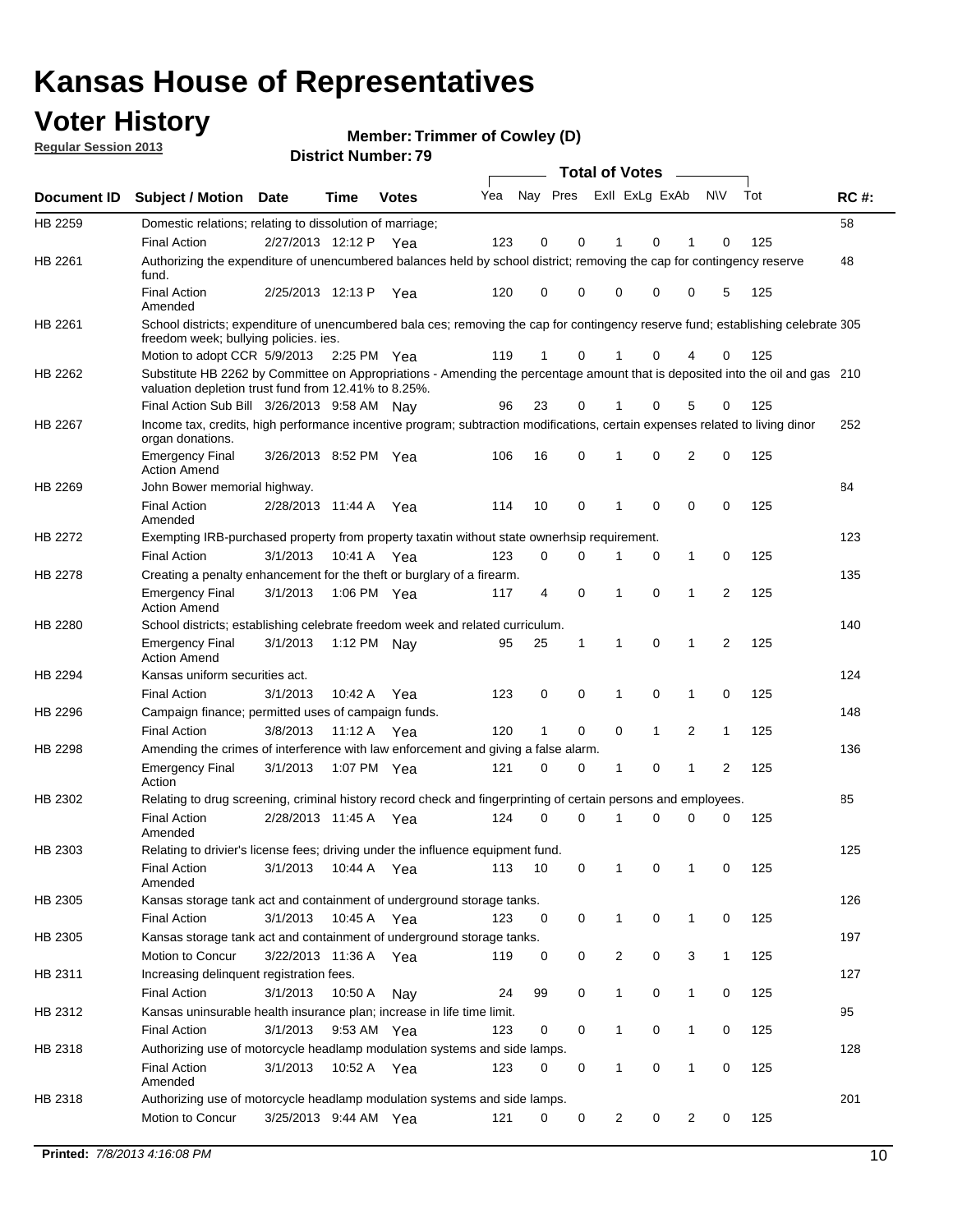## **Voter History**

**Regular Session 2013**

**Member: Trimmer of Cowley (D)** 

|             |                                                                                                                                                                                             |                       |             | ט ו ויטעווואר ויטווע |     |          |             | Total of Votes |             |                |                |     |             |
|-------------|---------------------------------------------------------------------------------------------------------------------------------------------------------------------------------------------|-----------------------|-------------|----------------------|-----|----------|-------------|----------------|-------------|----------------|----------------|-----|-------------|
| Document ID | <b>Subject / Motion Date</b>                                                                                                                                                                |                       | Time        | <b>Votes</b>         | Yea | Nay Pres |             | Exll ExLg ExAb |             |                | <b>NV</b>      | Tot | <b>RC#:</b> |
| HB 2319     | Creating the coalition of innovative districts act.                                                                                                                                         |                       |             |                      |     |          |             |                |             |                |                |     | 149         |
|             | <b>Final Action</b><br>Amended                                                                                                                                                              | 3/8/2013              | 11:17 A Nay |                      | 74  | 47       | 0           | $\mathbf 0$    | 1           | 3              | 0              | 125 |             |
| HB 2319     | Creating the coalition of innovative districts act.                                                                                                                                         |                       |             |                      |     |          |             |                |             |                |                |     | 279         |
|             | Motion to Adopt CCR 4/5/2013                                                                                                                                                                |                       | 1:03 PM Nay |                      | 71  | 47       | 0           | 2              | 0           | 3              | 2              | 125 |             |
| HB 2322     | Relating to the division of health of the department of health and environment.                                                                                                             |                       |             |                      |     |          |             |                |             |                |                |     | 86          |
|             | <b>Final Action</b><br>Amended                                                                                                                                                              | 2/28/2013 11:46 A     |             | Yea                  | 118 | 6        | 0           | 1              | 0           | 0              | 0              | 125 |             |
| HB 2326     | VoIP and IP enabled services.                                                                                                                                                               |                       |             |                      |     |          |             |                |             |                |                |     | 129         |
|             | <b>Final Action</b><br>Amended                                                                                                                                                              | 3/1/2013              | 10.53 A     | Yea                  | 123 | 0        | 0           | 1              | 0           | 1              | 0              | 125 |             |
| HB 2338     | Courts; docket fees.                                                                                                                                                                        |                       |             |                      |     |          |             |                |             |                |                |     | 211         |
|             | <b>Final Action</b><br>Amended                                                                                                                                                              | 3/26/2013 10:00 A     |             | Nav                  | 67  | 52       | 0           | $\mathbf{1}$   | 0           | 5              | 0              | 125 |             |
| HB 2339     | Allowing insurers to return premiums to a policyholder separate from the notice of an adverse underwriting decision.                                                                        |                       |             |                      |     |          |             |                |             |                |                |     | 67          |
|             | <b>Final Action</b>                                                                                                                                                                         | 2/28/2013 11:16 A     |             | Yea                  | 124 | 0        | 0           |                | 0           | 0              | 0              | 125 |             |
| HB 2339     | Combining life insurance with certain additional health related riders, insurance agents-lines of insurance, health insurance for 287<br>certain firefighters and law enforcement officers. |                       |             |                      |     |          |             |                |             |                |                |     |             |
|             | Motion to Adopt CCR 4/5/2013 7:15 PM Yea                                                                                                                                                    |                       |             |                      | 116 | 4        | 0           | 2              | 0           | 2              | 1              | 125 |             |
| HB 2343     | Relating to the secretary of health and environment; office of laboratory services.                                                                                                         |                       |             |                      |     |          |             |                |             |                |                |     | 130         |
|             | <b>Final Action</b>                                                                                                                                                                         | 3/1/2013              | 10:54 A     | Nav                  | 89  | 34       | 0           | 1              | 0           | 1              | 0              | 125 |             |
| HB 2349     | School districts; audit by legislative post audit committee.                                                                                                                                |                       |             |                      |     |          |             |                |             |                |                |     | 87          |
|             | <b>Final Action</b><br>Amended                                                                                                                                                              | 2/28/2013 11:48 A Yea |             |                      | 120 | 4        | 0           | 1              | 0           | 0              | 0              | 125 |             |
| HB 2349     | School districts; audit by legislative post audit committee.                                                                                                                                |                       |             |                      |     |          |             |                |             |                |                |     | 291         |
|             | Motion to Concur                                                                                                                                                                            | 4/5/2013              | 7:55 PM Yea |                      | 118 | 2        | 0           | $\overline{2}$ | 0           | 2              | 1              | 125 |             |
| HB 2352     | Maximum benefits increased for certain members of the Kansas police and firemen's retirement system.                                                                                        |                       |             |                      |     |          |             |                |             |                |                |     | 88          |
|             | <b>Final Action</b>                                                                                                                                                                         | 2/28/2013 11:49 A Yea |             |                      | 124 | 0        | 0           |                | 0           | 0              | 0              | 125 |             |
| HB 2353     | Adding certain controlled substances as schedule I drugs.                                                                                                                                   |                       |             |                      |     |          |             |                |             |                |                |     | 138         |
|             | <b>Emergency Final</b><br>Action                                                                                                                                                            | 3/1/2013              | 1:09 PM Yea |                      | 121 | 0        | $\mathbf 0$ | $\mathbf{1}$   | $\Omega$    | 1              | $\overline{2}$ | 125 |             |
| HB 2357     | 242nd engineer company ae" KS army national guard ae" membrial highway.                                                                                                                     |                       |             |                      |     |          |             |                |             |                |                |     | 96          |
|             | <b>Final Action</b>                                                                                                                                                                         | 3/1/2013              | 9:54 AM Yea |                      | 123 | 0        | 0           | 1              | 0           | 1              | 0              | 125 |             |
| HB 2357     | 242nd engineer company-KS army national guard- highway.                                                                                                                                     |                       |             |                      |     |          |             |                |             |                |                |     | 202         |
|             | Motion to Concur                                                                                                                                                                            | 3/25/2013 9:47 AM Yea |             |                      | 121 | 0        | 0           | 2              | 0           | $\overline{2}$ | 0              | 125 |             |
| HB 2363     | Exempting certain aggregate mining operations from department of health and environment regulations.                                                                                        |                       |             |                      |     |          |             |                |             |                |                |     | 131         |
|             | Amended                                                                                                                                                                                     |                       |             |                      |     |          |             |                |             |                |                | 125 |             |
| HB 2363     | Water; wastewater regulations for sand and gravel; streams, dams and water obstructions.                                                                                                    |                       |             |                      |     |          |             |                |             |                |                |     | 280         |
|             | Motion to Adopt CCR 4/5/2013                                                                                                                                                                |                       | 1:10 PM Yea |                      | 119 | 0        | 0           | $\overline{2}$ | $\mathbf 0$ | 3              | 1              | 125 |             |
| HB 2368     | Relating to the governor's mental health services planning council.                                                                                                                         |                       |             |                      |     |          |             |                |             |                |                |     | 137         |
|             | <b>Emergency Final</b><br><b>Action Amend</b>                                                                                                                                               | 3/1/2013              | 1:08 PM Yea |                      | 121 | 0        | $\mathbf 0$ | $\mathbf{1}$   | 0           | $\mathbf 1$    | $\overline{2}$ | 125 |             |
| HB 2377     | Relating to court fees and costs; judicial branch surcharge fund.                                                                                                                           |                       |             |                      |     |          |             |                |             |                |                |     | 212         |
|             | <b>Final Action</b>                                                                                                                                                                         | 3/26/2013 10:01 A Yea |             |                      | 118 | 1        | 0           |                | 0           | 5              | 0              | 125 |             |
| HB 2378     | Sales tax exemption for sales of certain machinery and equipment used for surface mining activities.                                                                                        |                       |             |                      |     |          |             |                |             |                |                |     | 251         |
|             | <b>Emergency Final</b><br><b>Action Amend</b>                                                                                                                                               | 3/26/2013 8:51 PM Yea |             |                      | 104 | 18       | 0           | 1              | 0           | 2              | 0              | 125 |             |
| HB 2381     | Election campaign finance; removing certain limitations to contributions made during legislative sessions.                                                                                  |                       |             |                      |     |          |             |                |             |                |                |     | 198         |
|             | <b>Final Action</b>                                                                                                                                                                         | 3/25/2013 9:30 AM Yea |             |                      | 100 | 21       | 0           | 2              | 0           | 2              | 0              | 125 |             |
|             | Amended                                                                                                                                                                                     |                       |             |                      |     |          |             |                |             |                |                |     |             |
| HB 2387     | Clarifying that felony murder is not a lesser included offense of capital murder.                                                                                                           |                       |             |                      |     |          |             |                |             |                |                |     | 213         |
|             | <b>Final Action</b>                                                                                                                                                                         | 3/26/2013 10:02 A Yea |             |                      | 117 | 2        | 0           | $\mathbf{1}$   | 0           | 5              | 0              | 125 |             |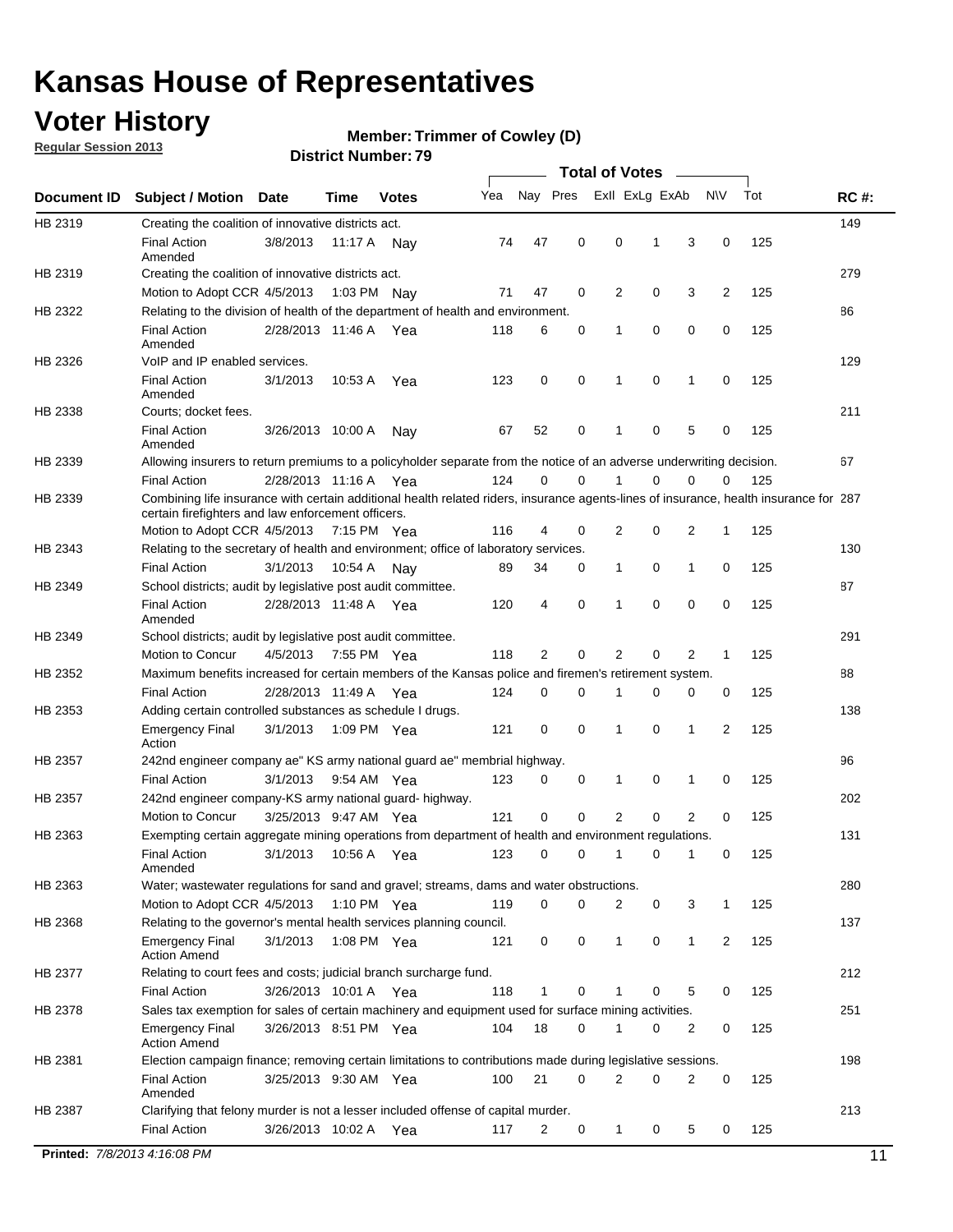## **Voter History**

**Member: Trimmer of Cowley (D)** 

**Regular Session 2013**

|                 |                                                                                                                                                                                                                                                  |                       |         | 3 ו . וסעווואר וטווע |     |              |             |              | <b>Total of Votes</b> | $\overline{\phantom{a}}$ |           |     |             |
|-----------------|--------------------------------------------------------------------------------------------------------------------------------------------------------------------------------------------------------------------------------------------------|-----------------------|---------|----------------------|-----|--------------|-------------|--------------|-----------------------|--------------------------|-----------|-----|-------------|
| Document ID     | <b>Subject / Motion Date</b>                                                                                                                                                                                                                     |                       | Time    | <b>Votes</b>         | Yea |              | Nay Pres    |              | Exll ExLg ExAb        |                          | <b>NV</b> | Tot | <b>RC#:</b> |
| HB 2389         | Capital murder; notice of intent to seek the death penalty.                                                                                                                                                                                      |                       |         |                      |     |              |             |              |                       |                          |           |     | 214         |
|                 | <b>Final Action</b>                                                                                                                                                                                                                              | 3/26/2013 10:03 A Yea |         |                      | 118 | 1            | 0           | 1            | 0                     | 5                        | 0         | 125 |             |
| HB 2391         | School finance; amount of tax levy authorized to finance ancillary school facilities.                                                                                                                                                            |                       |         |                      |     |              |             |              |                       |                          |           |     | 237         |
|                 | <b>Emergency Final</b><br><b>Action Amend</b>                                                                                                                                                                                                    | 3/26/2013 8:30 PM Yea |         |                      | 64  | 57           | $\Omega$    | 1            | 0                     | $\overline{2}$           | 1         | 125 |             |
| HB 2391         | Senate Substitute for HB 2391 by Committee on Ways and Means - Creating the joint committee on uniform educational<br>standards oversight.                                                                                                       |                       |         |                      |     |              |             |              |                       |                          |           |     | 321         |
|                 | Sub Motion to Concur 6/1/2013                                                                                                                                                                                                                    |                       | 10:06 P | Nav                  | 55  | 58           | 0           |              | 0<br>0                | 6                        | 6         | 125 |             |
| HB 2396         | Allowing the secretary of administration to identify state owned real property as surplus property and establishing an appeals 253<br>process of such identification; also amending procedures for the disposition of state surplus real estate. |                       |         |                      |     |              |             |              |                       |                          |           |     |             |
|                 | <b>Emergency Final</b><br><b>Action Amend</b>                                                                                                                                                                                                    | 3/26/2013 8:53 PM Yea |         |                      | 122 | 0            | $\Omega$    |              | $\Omega$              | 2                        | 0         | 125 |             |
| HB 2403         | Issuing \$1,500,000,000 of pension obligation bonds to finance a portion of the unfunded actuarial liability of KPERS.                                                                                                                           |                       |         |                      |     |              |             |              |                       |                          |           |     | 236         |
|                 | <b>Final Action</b><br>Amended                                                                                                                                                                                                                   | 3/26/2013 8:29 PM     |         | Nav                  | 73  | 49           | 0           | 1            | 0                     | $\overline{2}$           | 0         | 125 |             |
| <b>HCR 5014</b> | Urging approval of the Presidential Permit application allowing the construction and operation of the TransCanada Keystone<br>XL Pipeline.                                                                                                       |                       |         |                      |     |              |             |              |                       |                          |           |     | 215         |
|                 | <b>Final Action</b>                                                                                                                                                                                                                              | 3/26/2013 10:05 A     |         | Yea                  | 108 | 11           | 0           | 1            | 0                     | 5                        | 0         | 125 |             |
| HR 6004         | Rules of House of Representatives, permanent rules of the 2013-2014 biennium.                                                                                                                                                                    |                       |         |                      |     |              |             |              |                       |                          |           |     | 4           |
|                 | <b>Final Action</b><br>Amended                                                                                                                                                                                                                   | 1/28/2013 11:09 A     |         | Nay                  | 82  | 40           | 0           | 0            | 0                     | 3                        | 0         | 125 |             |
| SB <sub>1</sub> | Legislative Post Audit; periodic audits of the State treasurer and the pooled money investment board.                                                                                                                                            |                       |         |                      |     |              |             |              |                       |                          |           |     | 216         |
|                 | <b>Final Action</b><br>Amended                                                                                                                                                                                                                   | 3/26/2013 10:06 A     |         | Yea                  | 118 | 1            | $\Omega$    | 1            | 0                     | 5                        | 0         | 125 |             |
| SB 16           | Kansas racketeer influenced and corrupt organization act, criminal street gangs.                                                                                                                                                                 |                       |         |                      |     |              |             |              |                       |                          |           |     | 217         |
|                 | <b>Final Action</b><br>Amended                                                                                                                                                                                                                   | 3/26/2013 10:12 A Yea |         |                      | 74  | 45           | 0           | 1            | 0                     | 5                        | 0         | 125 |             |
| <b>SB 20</b>    | Civil procedure; temporary restraining orders and poverty affidavits.                                                                                                                                                                            |                       |         |                      |     |              |             |              |                       |                          |           |     | 190         |
|                 | <b>Final Action</b><br>Amended                                                                                                                                                                                                                   | 3/22/2013 11:15 A     |         | Yea                  | 119 | 0            | 0           | 2            | $\Omega$              | 3                        | 1         | 125 |             |
| SB 20           | Civil procedure; temporary restraining orders and poverty affidavits.                                                                                                                                                                            |                       |         |                      |     |              |             |              |                       |                          |           |     | 304         |
|                 | Motion to adopt CCR 5/9/2013                                                                                                                                                                                                                     |                       |         | 2:21 PM Yea          | 119 | $\mathbf{1}$ | 0           | 1            | 0                     | 4                        | 0         | 125 |             |
| SB 21           | Firearms; criminal possession of a firearm; expungement; personal and family protection act.                                                                                                                                                     |                       |         |                      |     |              |             |              |                       |                          |           |     | 255         |
|                 | <b>Emergency Final</b><br>Action                                                                                                                                                                                                                 | 3/26/2013 8:56 PM Yea |         |                      | 119 | 3            | $\Omega$    | 1            | 0                     | 2                        | 0         | 125 |             |
| <b>SB 23</b>    | Continuation of statewide tax levy for public schools.                                                                                                                                                                                           |                       |         |                      |     |              |             |              |                       |                          |           |     | 243         |
|                 | <b>Emergency Final</b><br><b>Action Amend</b>                                                                                                                                                                                                    | 3/26/2013 8:38 PM Yea |         |                      | 122 | 0            | 0           | 1            | 0                     | 2                        | 0         | 125 |             |
| SB 23           | School districts; sttewide tax levy for public schools; school finance amendments.                                                                                                                                                               |                       |         |                      |     |              |             |              |                       |                          |           |     | 296         |
|                 | Motion to Adopt CCR 4/5/2013                                                                                                                                                                                                                     |                       |         | 9:32 PM Yea          | 119 | 1            | 0           |              | 2<br>0                | 2                        | 1         | 125 |             |
| <b>SB 24</b>    | Insurance - Risk-based capital requirements for property, casualty and life insurance companies.                                                                                                                                                 |                       |         |                      |     |              |             |              |                       |                          |           |     | 204         |
|                 | Final Action                                                                                                                                                                                                                                     | 3/26/2013 9:50 AM Yea |         |                      | 119 | 0            | 0           | 1            | 0                     | 5                        | 0         | 125 |             |
| <b>SB 25</b>    | Insurance-Risk-based capital requirements for health organizations.                                                                                                                                                                              |                       |         |                      |     |              |             |              |                       |                          |           |     | 205         |
|                 | Final Action                                                                                                                                                                                                                                     | 3/26/2013 9:51 AM Yea |         |                      | 119 | 0            | 0           | 1            | 0                     | 5                        | 0         | 125 |             |
| <b>SB 27</b>    | Eligibility of students under the military service scholarship program act.                                                                                                                                                                      |                       |         |                      |     |              |             |              |                       |                          |           |     | 166         |
|                 | <b>Final Action</b><br>Amended                                                                                                                                                                                                                   | 3/19/2013 10:35 A Yea |         |                      | 123 | 0            | 0           |              | 0                     | 1                        | 0         | 125 |             |
| SB 28           | Authorizing the division of emergency management within the adjutant general's department to accept certain real property.                                                                                                                       |                       |         |                      |     |              |             |              |                       |                          |           |     | 184         |
|                 | <b>Final Action</b>                                                                                                                                                                                                                              | 3/21/2013 11:22 A Yea |         |                      | 121 | 0            | $\mathbf 0$ | $\mathbf{1}$ | 0                     | 3                        | 0         | 125 |             |
| SB 37           | Kansas home inspectors professional competence and financial responsibility act.                                                                                                                                                                 |                       |         |                      |     |              |             |              |                       |                          |           |     | 218         |
|                 | <b>Final Action</b>                                                                                                                                                                                                                              | 3/26/2013 10:14 A Yea |         |                      | 102 | 17           | 0           |              | 1<br>0                | 5                        | 0         | 125 |             |
| SB 51           | Health insurance coverage for bankers association.                                                                                                                                                                                               |                       |         |                      |     |              |             |              |                       |                          |           |     | 189         |
|                 | Final Action                                                                                                                                                                                                                                     | 3/22/2013 11:14 A Yea |         |                      | 119 | 0            | 0           |              | 2<br>0                | 3                        | 1         | 125 |             |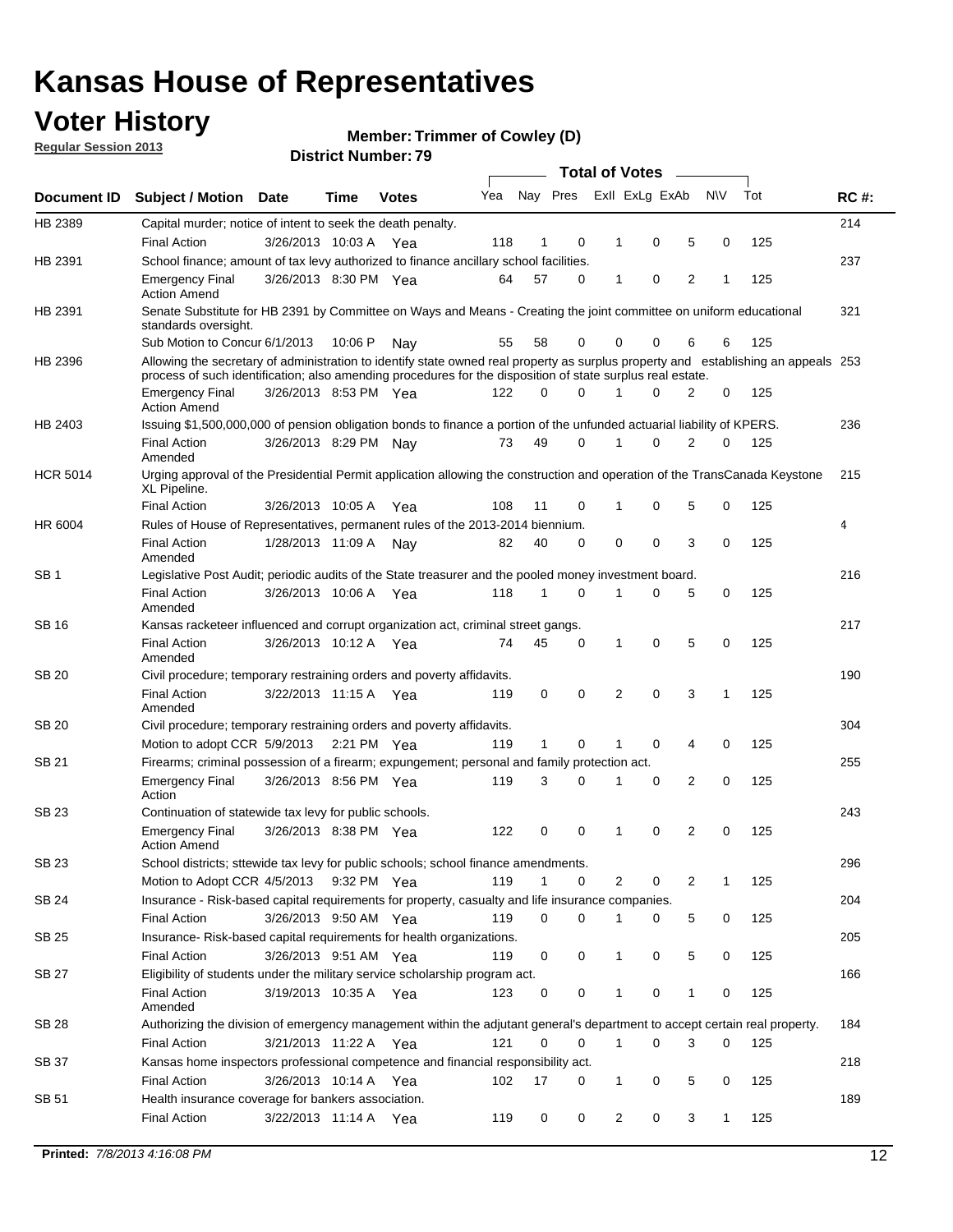## **Voter History**

**Member: Trimmer of Cowley (D)** 

**Regular Session 2013**

|              |                                                                                                                                                                                                                                                                                                                                                                                                         |                       | <b>Total of Votes</b><br>$\frac{1}{2}$ |              |     |          |             |                |   |                |           |     |             |
|--------------|---------------------------------------------------------------------------------------------------------------------------------------------------------------------------------------------------------------------------------------------------------------------------------------------------------------------------------------------------------------------------------------------------------|-----------------------|----------------------------------------|--------------|-----|----------|-------------|----------------|---|----------------|-----------|-----|-------------|
| Document ID  | <b>Subject / Motion Date</b>                                                                                                                                                                                                                                                                                                                                                                            |                       | Time                                   | <b>Votes</b> | Yea | Nay Pres |             | Exll ExLg ExAb |   |                | <b>NV</b> | Tot | <b>RC#:</b> |
| SB 52        | Mortgage interest rate cap increase.                                                                                                                                                                                                                                                                                                                                                                    |                       |                                        |              |     |          |             |                |   |                |           |     | 238         |
|              | <b>Emergency Final</b><br>Action                                                                                                                                                                                                                                                                                                                                                                        | 3/26/2013 8:32 PM Yea |                                        |              | 120 | 2        | 0           | 1              | 0 | 2              | 0         | 125 |             |
| <b>SB 56</b> | Transferring the recognition of county fair associations from the secretary of agriculture to the board of county<br>commissioners.                                                                                                                                                                                                                                                                     |                       |                                        |              |     |          |             |                |   |                |           |     |             |
|              | <b>Final Action</b><br>Amended                                                                                                                                                                                                                                                                                                                                                                          | 3/22/2013 11:21 A     |                                        | Yea          | 119 | 0        | 0           | 2              | 0 | 3              | 1         | 125 |             |
| <b>SB 57</b> | Substitute for SB 57 by Committee on Agriculture - Agriculture; powers and duties of the department of agriculture relating to<br>poultry improvement plan and domesticated deer.                                                                                                                                                                                                                       |                       |                                        |              |     |          |             |                |   |                |           |     | 192         |
|              | Final Action Sub Bill 3/22/2013 11:24 A Yea<br>Amended                                                                                                                                                                                                                                                                                                                                                  |                       |                                        |              | 79  | 40       | 0           | 2              | 0 | 3              | 1         | 125 |             |
| <b>SB 57</b> | Substitute for SB 57 by Committee on Agriculture - Agriculture; powers and duties of the department of agriculture relating to<br>poultry improvement plan, stockyards and domesticated deer.                                                                                                                                                                                                           |                       |                                        |              |     |          |             |                |   |                |           |     | 262         |
|              | Motion to adopt CCR 4/4/2013                                                                                                                                                                                                                                                                                                                                                                            |                       | $2:18$ PM Yea                          |              | 80  | 42       | 0           |                | 0 | 2              | 0         | 125 |             |
| SB 58        | Sentencing for unlawful manufacturing of controlled substances.                                                                                                                                                                                                                                                                                                                                         |                       |                                        |              |     |          |             |                |   |                |           |     | 219         |
|              | <b>Final Action</b>                                                                                                                                                                                                                                                                                                                                                                                     | 3/26/2013 10:15 A     |                                        | Yea          | 119 | 0        | 0           | 1              | 0 | 5              | 0         | 125 |             |
| <b>SB 59</b> | Attorney general; reward for information.                                                                                                                                                                                                                                                                                                                                                               |                       |                                        |              |     |          |             |                |   |                |           |     | 193         |
|              | <b>Final Action</b>                                                                                                                                                                                                                                                                                                                                                                                     | 3/22/2013 11:25 A     |                                        | Yea          | 119 | 0        | $\mathbf 0$ | 2              | 0 | 3              | 1         | 125 |             |
| SB 62        | Making gas pipeline safety terminology consistent with federal regulations.                                                                                                                                                                                                                                                                                                                             |                       |                                        |              |     |          |             |                |   |                |           |     | 163         |
|              | <b>Final Action</b>                                                                                                                                                                                                                                                                                                                                                                                     | 3/19/2013 10:32 A     |                                        | Yea          | 123 | 0        | 0           | 1              | 0 | 1              | 0         | 125 |             |
| SB 63        | Elections; voting crimes, penalties and prosecution.                                                                                                                                                                                                                                                                                                                                                    |                       |                                        |              |     |          |             |                |   |                |           |     | 246         |
|              | <b>Emergency Final</b><br><b>Action Amend</b>                                                                                                                                                                                                                                                                                                                                                           | 3/26/2013 8:42 PM Nay |                                        |              | 69  | 53       | 0           | 1              | 0 | $\overline{2}$ | 0         | 125 |             |
| SB 68        | Driver's license examinations; locations.                                                                                                                                                                                                                                                                                                                                                               |                       |                                        |              |     |          |             |                |   |                |           |     | 220         |
|              | <b>Final Action</b>                                                                                                                                                                                                                                                                                                                                                                                     | 3/26/2013 10:16 A     |                                        | Yea          | 116 | 3        | 0           | 1              | 0 | 5              | 0         | 125 |             |
| SB 69        | Motor vehicles; vehicle registration and license plates.                                                                                                                                                                                                                                                                                                                                                | 3/19/2013 10:37 A     |                                        |              | 117 | 6        | 0           | 1              | 0 | 1              | 0         | 125 | 167         |
| SB 74        | <b>Final Action</b>                                                                                                                                                                                                                                                                                                                                                                                     |                       |                                        | Yea          |     |          |             |                |   |                |           |     | 221         |
|              | Prison-made goods act; prohibiting prisoner production of manufactured or modular homes.<br><b>Final Action</b>                                                                                                                                                                                                                                                                                         | 3/26/2013 10:19 A     |                                        |              | 87  | 32       | 0           | 1              | 0 | 5              | 0         | 125 |             |
| SB 75        | Record requirements and civil penalties relating to sales of plastic bulk merchandise containers.                                                                                                                                                                                                                                                                                                       |                       |                                        | Yea          |     |          |             |                |   |                |           |     | 222         |
|              | <b>Final Action</b>                                                                                                                                                                                                                                                                                                                                                                                     | 3/26/2013 10:21 A     |                                        | Yea          | 101 | 18       | 0           |                | 0 | 5              | 0         | 125 |             |
| SB 81        | Open records; requests for criminal justice information; restriction of certain officials' information from publicly accessible                                                                                                                                                                                                                                                                         |                       |                                        |              |     |          |             |                |   |                |           |     | 194         |
|              | records.<br><b>Final Action</b>                                                                                                                                                                                                                                                                                                                                                                         | 3/22/2013 11:27 A     |                                        | Yea          | 119 | 0        | 0           | 2              | 0 | 3              | 1         | 125 |             |
|              | Amended                                                                                                                                                                                                                                                                                                                                                                                                 |                       |                                        |              |     |          |             |                |   |                |           |     |             |
| SB 83        | House Substitute for SB 83 by Committee on Taxation - Income tax deductions and modifications; severance tax; sales tax;<br>delinquent tax liabilities.                                                                                                                                                                                                                                                 |                       |                                        |              |     |          |             |                |   |                |           |     | 187         |
|              | Final Action Sub Bill 3/21/2013 11:30 A                                                                                                                                                                                                                                                                                                                                                                 |                       |                                        | Yea          | 96  | 25       | 0           | 1              | 0 | 3              | 0         | 125 |             |
| SB 83        | House Substitute for SB 83 by Committee on Taxation--Income tax deductions and modifications; severance tax; sales tax and 260<br>compensating use tax, preseumptions relating to nexus; property tax, exemptions, new automobile manufacturinge property;<br>taxation of watercraft; leased commercial and industrial property appeals; correction of clerical errors.<br>Motion to adopt CCR 4/3/2013 |                       |                                        |              | 104 | 15       | $\Omega$    | $\mathbf 1$    | 0 | 3              |           | 125 |             |
| SB 84        | House Substitute for SB 84 by Committee on Taxation - Reduction to state income tax rates based on selected actual state                                                                                                                                                                                                                                                                                |                       | 10:35 A Yea                            |              |     |          |             |                |   |                | 2         |     | 188         |
|              | general fund receipts computations; distribution of revenues from sales and compensating use tax; reduction of<br>Final Action Sub Bill 3/21/2013 11:34 A Nay                                                                                                                                                                                                                                           |                       |                                        |              | 82  | 39       | $\Omega$    |                | 0 | 3              | $\Omega$  | 125 |             |
|              | Amended                                                                                                                                                                                                                                                                                                                                                                                                 |                       |                                        |              |     |          |             |                |   |                |           |     |             |
| SB 84        | House Substitute for SB 84 -- Reduction to state income tax rates based on selected actual state general fund receipts<br>computations; reduction of itemized deductions.                                                                                                                                                                                                                               |                       |                                        |              |     |          |             |                |   |                |           |     | 317         |
|              | Motion to adopt CCR 5/28/2013 2:32 PM Nay                                                                                                                                                                                                                                                                                                                                                               |                       |                                        |              | 42  | 71       | 0           |                | 0 | 9              | 2         | 125 |             |
| SB 84        | House Substitute for SB 84 -- Reduction to state income tax rates based on selected actual state general fund receipts<br>computations; reduction of itemized deductions.                                                                                                                                                                                                                               |                       |                                        |              |     |          |             |                |   |                |           |     | 319         |
|              | Motion to adopt CCR 5/30/2013 9:14 PM Nav                                                                                                                                                                                                                                                                                                                                                               |                       |                                        |              | 18  | 94       | 0           |                | 0 | 9              | 3         | 125 |             |
| SB 85        | Motor vehicle insurance; providing proof of insurance by cellular phone or portable electronic device.                                                                                                                                                                                                                                                                                                  |                       |                                        |              |     |          |             |                |   |                |           |     | 175         |
|              | <b>Final Action</b>                                                                                                                                                                                                                                                                                                                                                                                     | 3/20/2013 10:25 A Yea |                                        |              | 123 | 0        | $\Omega$    |                | 0 | 1              | 0         | 125 |             |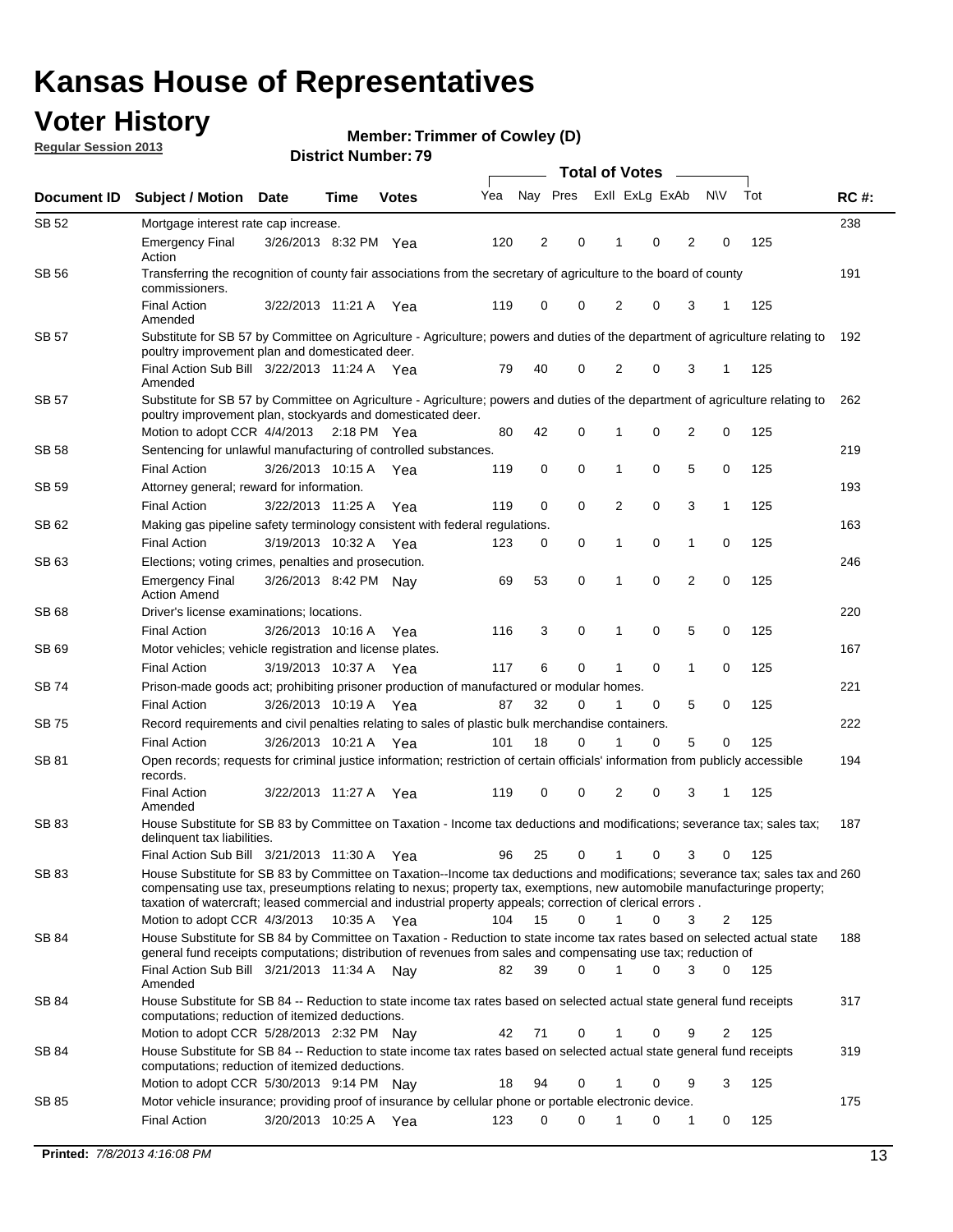## **Voter History**

**Regular Session 2013**

**Member: Trimmer of Cowley (D)** 

|                    |                                                                                                       |                       |             | มาจน เงเ เงนเเเม <del>ต</del> เ . <i>เ ง</i> | <b>Total of Votes</b> |              |              |  |                |                |                |              |     |             |
|--------------------|-------------------------------------------------------------------------------------------------------|-----------------------|-------------|----------------------------------------------|-----------------------|--------------|--------------|--|----------------|----------------|----------------|--------------|-----|-------------|
| <b>Document ID</b> | <b>Subject / Motion</b>                                                                               | <b>Date</b>           | <b>Time</b> | <b>Votes</b>                                 | Yea                   |              | Nay Pres     |  |                | Exll ExLg ExAb |                | <b>NV</b>    | Tot | <b>RC#:</b> |
| <b>SB 88</b>       | Increasing the children's advocacy center assessment fee.                                             |                       |             |                                              |                       |              |              |  |                |                |                |              |     | 223         |
|                    | <b>Final Action</b><br>Amended                                                                        | 3/26/2013 10:22 A Yea |             |                                              | 118                   | $\mathbf{1}$ | 0            |  | $\mathbf 1$    | 0              | 5              | 0            | 125 |             |
| SB 96              | Motor vehicles; counties with multiple registration facilities; additional registration fee.          |                       |             |                                              |                       |              |              |  |                |                |                |              |     | 224         |
|                    | <b>Final Action</b><br>Amended                                                                        | 3/26/2013 10:24 A     |             | Yea                                          | 106                   | 12           | 0            |  | 1              | 0              | 5              | 1            | 125 |             |
| SB 96              | Additional motor vehicle registration fees.                                                           |                       |             |                                              |                       |              |              |  |                |                |                |              |     | 263         |
|                    | Motion to adopt CCR 4/4/2013                                                                          |                       | 2:21 PM Yea |                                              | 114                   | 8            | 0            |  | 1              | 0              | $\overline{2}$ | 0            | 125 |             |
| SB 102             | Requiring the state treasurer to provide a list of daily deposits to the secretary of administration. |                       |             |                                              |                       |              |              |  |                |                |                |              |     | 195         |
|                    | <b>Final Action</b><br>Amended                                                                        | 3/22/2013 11:28 A     |             | Yea                                          | 119                   | 0            | 0            |  | 2              | 0              | 3              | 1            | 125 |             |
| SB 102             | Enacting the second amendment protection act.                                                         |                       |             |                                              |                       |              |              |  |                |                |                |              |     | 295         |
|                    | Motion to Adopt CCR 4/5/2013                                                                          |                       | 9:20 PM Yea |                                              | 96                    | 24           | 0            |  | $\overline{2}$ | 0              | $\overline{2}$ | 1            | 125 |             |
| SB 111             | Establishing Native American legislative day at the capitol; awarding of high school diplomas.        |                       |             |                                              |                       |              |              |  |                |                |                |              |     | 245         |
|                    | <b>Emergency Final</b><br><b>Action Amend</b>                                                         | 3/26/2013 8:41 PM Yea |             |                                              | 122                   | 0            | $\Omega$     |  |                | 0              | 2              | 0            | 125 |             |
| SB 113             | Credit unions; changes in certain loan limitations.                                                   |                       |             |                                              |                       |              |              |  |                |                |                |              |     | 234         |
|                    | <b>Emergency Final</b><br>Action                                                                      | 3/26/2013 8:25 PM Yea |             |                                              | 122                   | 0            | 0            |  | 1              | $\mathbf 0$    | $\overline{2}$ | $\mathbf 0$  | 125 |             |
| <b>SB 118</b>      | Relating to law enforcement reporting and investigation of missing persons.                           |                       |             |                                              |                       |              |              |  |                |                |                |              |     | 225         |
|                    | <b>Final Action</b>                                                                                   | 3/26/2013 10:25 A     |             | Yea                                          | 119                   | 0            | 0            |  | 1              | 0              | 5              | 0            | 125 |             |
| SB 120             | Enacting the Kansas farmers' market promotion act.                                                    |                       |             |                                              |                       |              |              |  |                |                |                |              |     | 196         |
|                    | <b>Final Action</b><br>Amended                                                                        | 3/22/2013 11:31 A Yea |             |                                              | 68                    | 51           | 0            |  | 2              | $\mathbf 0$    | 3              | 1            | 125 |             |
| SB 122             | Kansas administrative procedure act; service of order or notice.                                      |                       |             |                                              |                       |              |              |  |                |                | 226            |              |     |             |
|                    | <b>Final Action</b><br>Amended                                                                        | 3/26/2013 10:26 A     |             | Yea                                          | 119                   | 0            | 0            |  | 1              | 0              | 5              | 0            | 125 |             |
| SB 122             | Elections; unauthorized voting disclosures.                                                           |                       |             |                                              |                       |              |              |  |                |                | 286            |              |     |             |
|                    | Motion to Adopt CCR 4/5/2013                                                                          |                       | 6:23 PM     | Nav                                          | 89                    | 31           | 0            |  | 2              | 0              | $\overline{2}$ | $\mathbf{1}$ | 125 |             |
| SB 124             | Amending the Kansas restraint of trade act.                                                           |                       |             |                                              |                       |              |              |  |                |                |                |              |     | 227         |
|                    | <b>Final Action</b><br>Amended                                                                        | 3/26/2013 10:27 A     |             | Yea                                          | 116                   | 2            | 1            |  | 1              | $\mathbf 0$    | 5              | $\mathbf 0$  | 125 |             |
| SB 124             | Amending the Kansas restraint of trade act.                                                           |                       |             |                                              |                       |              |              |  |                |                |                |              |     | 273         |
|                    | Motion to Adopt CCR 4/5/2013                                                                          |                       | 11:06 A     | Yea                                          | 97                    | 23           | 0            |  | 2              | 0              | $\overline{2}$ | 1            | 125 |             |
| SB 128             | Career technical education incentive program amendments.                                              |                       |             |                                              |                       |              |              |  |                |                |                |              |     | 168         |
|                    | <b>Final Action</b><br>Amended                                                                        | 3/19/2013 10:39 A     |             | Yea                                          | 123                   | 0            | 0            |  | 1              | 0              | 1              | 0            | 125 |             |
| SB 129             | Bank commissioner; certain fees and hearing costs.                                                    |                       |             |                                              |                       |              |              |  |                |                |                |              |     | 254         |
|                    | <b>Emergency Final</b><br><b>Action Amend</b>                                                         | 3/26/2013 8:55 PM Yea |             |                                              | 110                   | 12           | 0            |  | 1              | 0              | 2              | 0            | 125 |             |
| SB 129             | Mortgage interest rate cap increase.                                                                  |                       |             |                                              |                       |              |              |  |                |                |                |              |     | 272         |
|                    | Motion to Adopt CCR 4/5/2013                                                                          |                       | 10:42 A Yea |                                              | 121                   | 0            | 0            |  | 2              | 0              | $\overline{2}$ | 0            | 125 |             |
| SB 135             | Transferring boiler inspection duties from the department of labor to the state fire marshal.         |                       |             |                                              |                       |              |              |  |                |                |                |              |     | 228         |
|                    | <b>Final Action</b>                                                                                   | 3/26/2013 10:28 A Yea |             |                                              | 114                   | 5            | 0            |  | $\mathbf{1}$   | 0              | 5              | 0            | 125 |             |
| SB 136             | Providing veterans designation on driver's licenses and nondriver identification cards.               |                       |             |                                              |                       |              |              |  |                |                |                |              |     | 244         |
|                    | <b>Emergency Final</b><br><b>Action Amend</b>                                                         | 3/26/2013 8:39 PM Yea |             |                                              | 119                   | 3            | 0            |  | $\mathbf{1}$   | 0              | $\overline{2}$ | 0            | 125 |             |
| SB 139             | Kansas money transmitter act.                                                                         |                       |             |                                              |                       |              |              |  |                |                |                |              |     | 229         |
|                    | <b>Final Action</b>                                                                                   | 3/26/2013 10:30 A Yea |             |                                              | 117                   | $\mathbf{1}$ | $\mathbf{1}$ |  | $\mathbf{1}$   | 0              | 5              | 0            | 125 |             |
| SB 142             | Abortion; concerning civil actions related to abortion.                                               |                       |             |                                              |                       |              |              |  |                |                |                |              |     | 241         |
|                    | <b>Emergency Final</b><br>Action                                                                      | 3/26/2013 8:36 PM Nay |             |                                              | 89                    | 33           | 0            |  | 1              | 0              | $\overline{2}$ | 0            | 125 |             |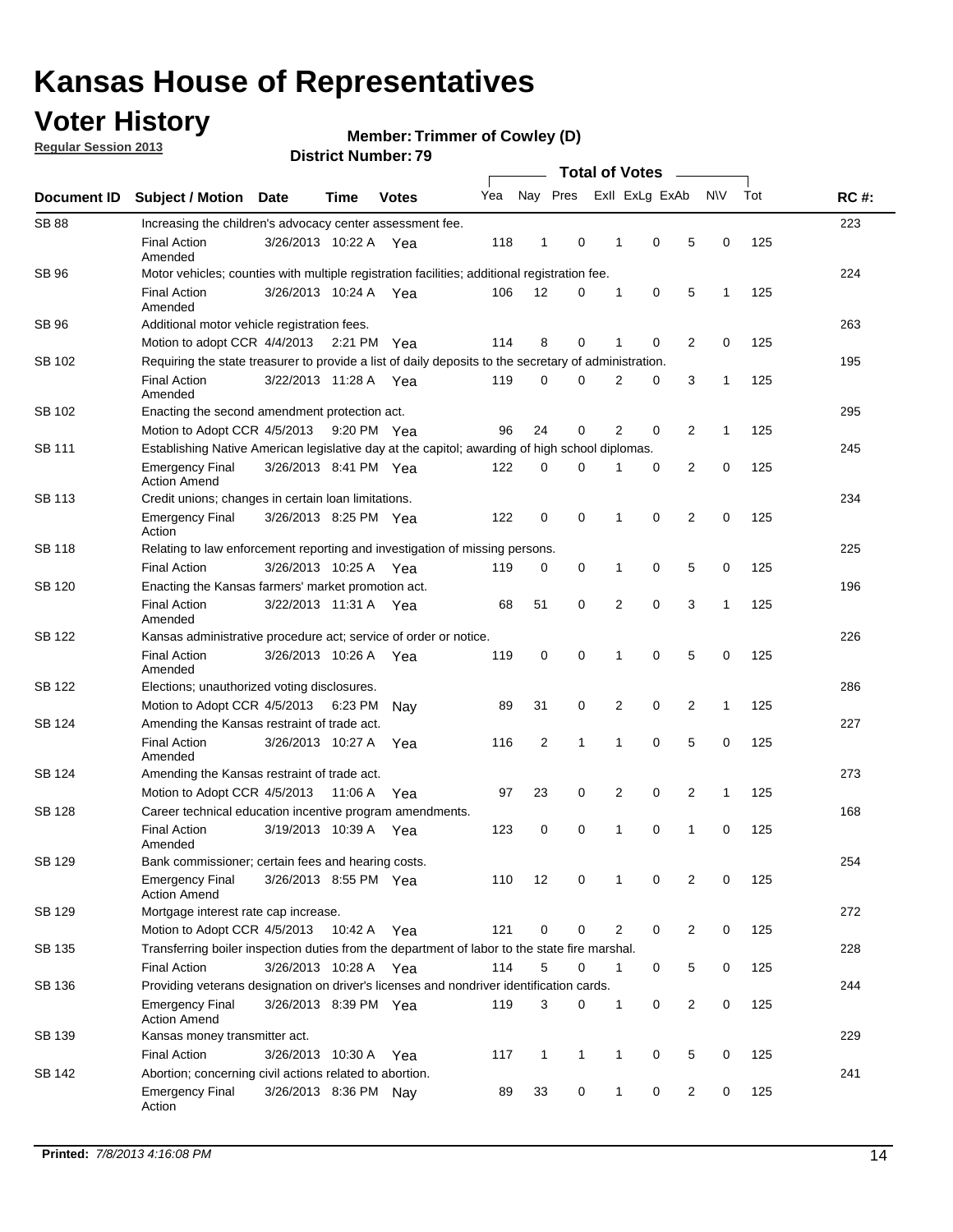## **Voter History**

**Regular Session 2013**

**Member: Trimmer of Cowley (D)** 

|                 |                                                                                                                                                                                                       |                                                                                        |             |              |     |          | <b>Total of Votes</b> |              |                |                |     |     |             |
|-----------------|-------------------------------------------------------------------------------------------------------------------------------------------------------------------------------------------------------|----------------------------------------------------------------------------------------|-------------|--------------|-----|----------|-----------------------|--------------|----------------|----------------|-----|-----|-------------|
| Document ID     | <b>Subject / Motion</b>                                                                                                                                                                               | Date                                                                                   | Time        | <b>Votes</b> | Yea | Nay Pres |                       |              | Exll ExLg ExAb |                | N\V | Tot | <b>RC#:</b> |
| <b>SB 149</b>   | Drug screening for recipients of cash assistance and unemployment benefits.                                                                                                                           |                                                                                        |             |              |     |          |                       |              |                |                |     |     |             |
|                 | <b>Emergency Final</b><br><b>Action Amend</b>                                                                                                                                                         | 3/26/2013 8:33 PM Yea                                                                  |             |              | 106 | 16       | 0                     | 1            | 0              | 2              | 0   | 125 |             |
| SB 164          | Relating to the director of vehicles regulating providers of motor vehicle functions.                                                                                                                 |                                                                                        |             |              |     |          |                       |              |                |                |     |     | 247         |
|                 | <b>Emergency Final</b><br><b>Action Amend</b>                                                                                                                                                         | 3/26/2013 8:43 PM Nay                                                                  |             |              | 117 | 5        | 0                     | 1            | 0              | 2              | 0   | 125 |             |
| SB 164          | Relating to the director of vehicles regulating providers of motor vehicle functions.                                                                                                                 |                                                                                        |             |              |     |          |                       |              |                |                |     |     | 268         |
|                 | Motion to adopt CCR 4/4/2013 5:32 PM Nav                                                                                                                                                              |                                                                                        |             |              | 111 | 9        | 0                     | $\mathbf{1}$ | 0              | 2              | 2   | 125 |             |
| SB 166          | Insurers supervision, rehabilitation and liquidation act; derivatives.                                                                                                                                |                                                                                        |             |              |     |          |                       |              |                |                |     | 206 |             |
|                 | <b>Final Action</b>                                                                                                                                                                                   | 0<br>0<br>0<br>5<br>0<br>125<br>3/26/2013 9:52 AM Yea<br>119<br>1                      |             |              |     |          |                       |              |                |                |     |     |             |
| <b>SB 168</b>   | Limiting nuisance actions against certain agricultural activities.                                                                                                                                    |                                                                                        |             |              |     |          |                       |              |                |                |     |     | 169         |
|                 | <b>Final Action</b><br>Amended                                                                                                                                                                        | 3/19/2013 10:40 A Yea                                                                  |             |              | 111 | 12       | 0                     | 1            | $\mathbf 0$    | 1              | 0   | 125 |             |
| SB 168          | Limiting nuisance actions against certain agricultural activities.                                                                                                                                    |                                                                                        |             |              |     |          |                       |              |                |                |     |     | 264         |
|                 | Motion to adopt CCR 4/4/2013                                                                                                                                                                          |                                                                                        | 2:30 PM Yea |              | 110 | 12       | 0                     | 1            | 0              | 2              | 0   | 125 |             |
| SB 171          |                                                                                                                                                                                                       | School districts; amendments to Kansas uniform financial accounting and reporting act. |             |              |     |          |                       |              |                |                |     | 248 |             |
|                 | <b>Emergency Final</b><br><b>Action Amend</b>                                                                                                                                                         | 3/26/2013 8:44 PM Yea                                                                  |             |              | 122 | 0        | 0                     | 1            | 0              | 2              | 0   | 125 |             |
| SB 171          | School districts; amendments to Kansas uniform financial accounting and reporting act.                                                                                                                |                                                                                        |             |              |     |          |                       |              |                |                |     | 285 |             |
|                 | Motion to Adopt CCR 4/5/2013 6:19 PM Nav                                                                                                                                                              |                                                                                        |             |              | 63  | 57       | 0                     | 2            | 0              | 2              | 1   | 125 |             |
| SB 171          | Appropriations for FY 2013, FY 2014, FY 2015, FY 2016, FY 2017 and FY 2018 for various state agencies; capital<br>improvement projects; claims against the state.                                     |                                                                                        |             |              |     |          |                       |              |                |                | 320 |     |             |
|                 | Motion to adopt CCR 6/1/2013 4:30 PM Nay                                                                                                                                                              |                                                                                        |             |              | 63  | 51       | 0                     | 0            | 0              | 8              | 3   | 125 |             |
| SB 187          | Establishing the workers compensation and employment security boards nominating committee; administrative law judge<br>appointment; workers compensation appeals board.                               |                                                                                        |             |              |     |          |                       |              |                |                |     | 242 |             |
|                 | <b>Emergency Final</b><br><b>Action Amend</b>                                                                                                                                                         | 3/26/2013 8:37 PM Nay                                                                  |             |              | 88  | 34       | 0                     | 1            | 0              | 2              | 0   | 125 |             |
| SB 187          | Amending workers compensation law provisions; establishing the workers compensation and employment security boards<br>nominating committee; notice requirements; workplace health and safety program. |                                                                                        |             |              |     |          |                       |              |                |                |     |     | 274         |
|                 | Motion to Adopt CCR 4/5/2013 11:26 A Nav                                                                                                                                                              |                                                                                        |             |              | 89  | 31       | 0                     | 2            | 0              | 3              | 0   | 125 |             |
| SB 199          | University of Kansas medical center; midwest center for stem cell therapy.                                                                                                                            |                                                                                        |             |              |     |          |                       |              |                |                |     |     | 235         |
|                 | <b>Emergency Final</b><br><b>Action Amend</b>                                                                                                                                                         | 3/26/2013 8:26 PM Nav                                                                  |             |              | 90  | 32       | 0                     | 1            | 0              | 2              | 0   | 125 |             |
| SB 199          | Health care; stem cell therapy and unused medications.                                                                                                                                                |                                                                                        |             |              |     |          |                       |              |                |                |     |     | 290         |
|                 | Motion to Adopt CCR 4/5/2013 7:52 PM Nay                                                                                                                                                              |                                                                                        |             |              | 90  | 30       | 0                     | 2            | 0              | $\overline{2}$ | 1   | 125 |             |
| SB 216          | Allowing a public building commission to acquire land for a municipal university similar to what such commission is currently<br>allowed to do for any state university.                              |                                                                                        |             |              |     |          |                       |              |                |                |     |     | 185         |
|                 | <b>Final Action</b>                                                                                                                                                                                   | 3/21/2013 11:23 A                                                                      |             | Yea          | 121 | 0        | 0                     | 1            | 0              | 3              | 0   | 125 |             |
| <b>SB 246</b>   | Reconciling amendments to certain statutes.                                                                                                                                                           |                                                                                        |             |              |     |          |                       |              |                |                |     |     | 315         |
|                 | <b>Emergency Final</b><br>Action                                                                                                                                                                      | 5/23/2013 2:14 PM Yea                                                                  |             |              | 111 | 0        | 0                     | 1            | 0              | 8              | 5   | 125 |             |
| <b>SCR 1604</b> | Joint rules for the Senate and House of Representatives, 2013-2014.                                                                                                                                   |                                                                                        |             |              |     |          |                       |              |                |                |     |     | 5           |
|                 | <b>Final Action</b><br>Amended                                                                                                                                                                        | 1/28/2013 11:12 A Nay                                                                  |             |              | 81  | 41       | 0                     | 0            | 0              | 3              | 0   | 125 |             |
| <b>SCR 1606</b> | Honoring pregnancy maintenance resource centers.                                                                                                                                                      |                                                                                        |             |              |     |          |                       |              |                |                |     |     | 240         |
|                 | <b>Emergency Final</b><br>Action                                                                                                                                                                      | 3/26/2013 8:34 PM Yea                                                                  |             |              | 122 | 0        | 0                     | 1            | 0              | 2              | 0   | 125 |             |